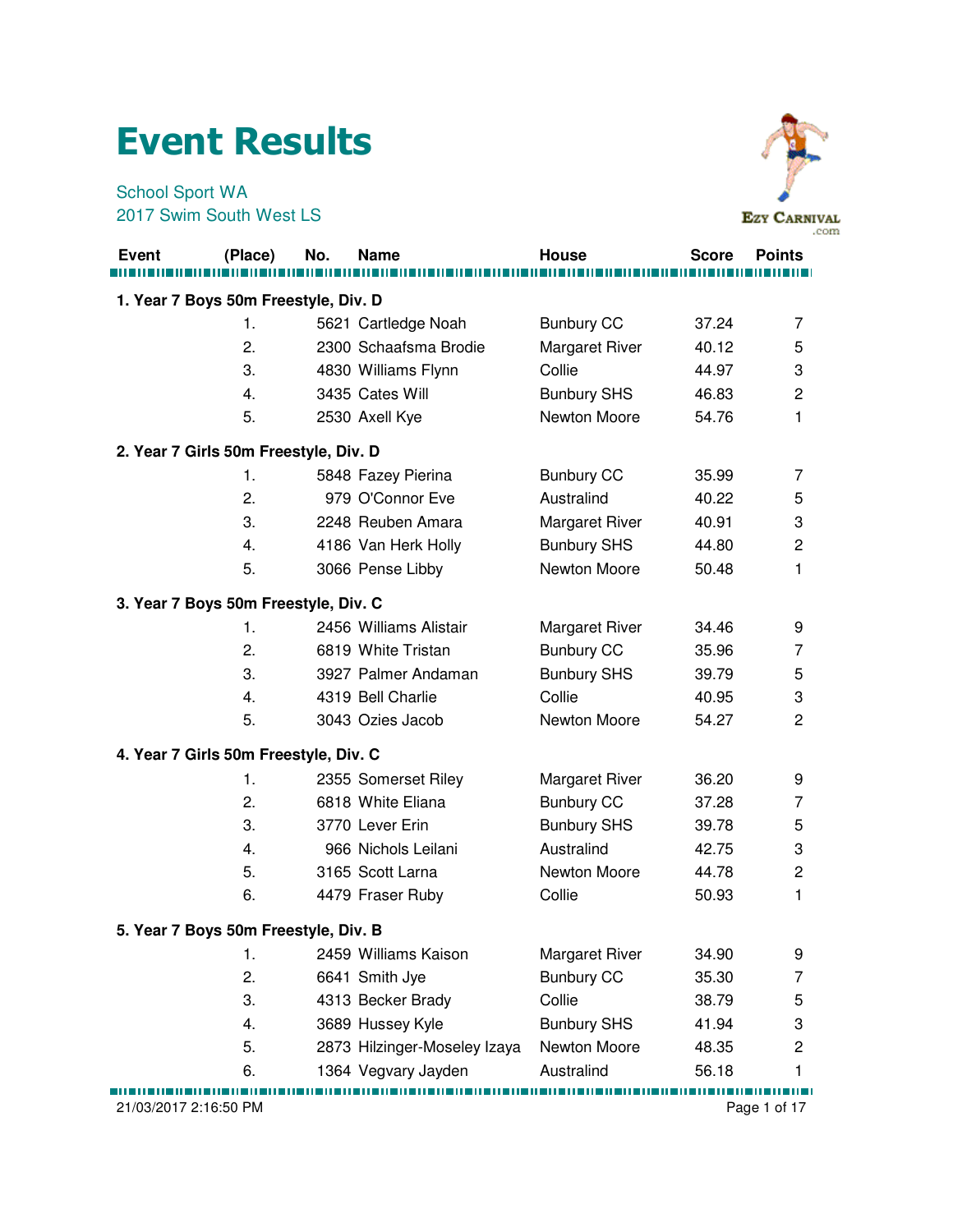| 6. Year 7 Girls 50m Freestyle, Div. B<br>3626 Hales Georgia<br><b>Bunbury SHS</b><br>34.31<br>1.<br>2.<br>Margaret River<br>1491 Andrews Ruby<br>35.68 | 9<br>7<br>5<br>$\ensuremath{\mathsf{3}}$<br>$\overline{c}$<br>1 |
|--------------------------------------------------------------------------------------------------------------------------------------------------------|-----------------------------------------------------------------|
|                                                                                                                                                        |                                                                 |
|                                                                                                                                                        |                                                                 |
|                                                                                                                                                        |                                                                 |
| 3.<br>5873 Fraser Maddison<br><b>Bunbury CC</b><br>37.22                                                                                               |                                                                 |
| Collie<br>48.49<br>4.<br>4605 Marley Payton                                                                                                            |                                                                 |
| 5.<br>2492 Abbs Haylee<br>Newton Moore<br>48.62                                                                                                        |                                                                 |
| 6.<br>1429 Williams Mikayla<br>Australind<br>49.52                                                                                                     |                                                                 |
| 7. Year 7 Boys 50m Freestyle, Div. A                                                                                                                   |                                                                 |
| 1.<br>32.62                                                                                                                                            | 12                                                              |
| 5844 Facey Bryce<br><b>Bunbury CC</b><br>2.<br>1552 Bonelli Timon<br>34.81                                                                             |                                                                 |
| Margaret River<br>3.<br>Newton Moore<br>38.11                                                                                                          | 9<br>$\overline{7}$                                             |
| 3248 Vardy Liam<br>3917 Olman Max<br>4.<br><b>Bunbury SHS</b><br>38.68                                                                                 | 5                                                               |
| 5.<br>Collie                                                                                                                                           | 3                                                               |
| 4302 Barrett Billy<br>39.34<br>905 Miller Jack<br>Australind                                                                                           | $\overline{c}$                                                  |
| 6.<br>46.20                                                                                                                                            |                                                                 |
| 8. Year 7 Girls 50m Freestyle, Div. A                                                                                                                  |                                                                 |
| 6433 Parsons Amity<br><b>Bunbury CC</b><br>31.88<br>1.                                                                                                 | 12                                                              |
| <b>Bunbury SHS</b><br>2.<br>3549 Ferguson Kaitlin<br>34.92                                                                                             | 9                                                               |
| 3.<br>Margaret River<br>2464 Willmott Imogen<br>35.58                                                                                                  | $\overline{7}$                                                  |
| Australind<br>4.<br>1429 Williams Mikayla<br>40.86                                                                                                     | 5                                                               |
| 5.<br>4355 Buckle Liza<br>Collie<br>43.58                                                                                                              | 3                                                               |
| 2809 Gilmore Toree<br>Newton Moore<br>6.<br>44.89                                                                                                      | $\overline{c}$                                                  |
| 9. Year 8 Boys 50m Freestyle, Div. D                                                                                                                   |                                                                 |
| 2273 Rogers Alby<br>Margaret River<br>36.11<br>1.                                                                                                      | 7                                                               |
| 2.<br>6242 Madaffari Jack<br><b>Bunbury CC</b><br>37.40                                                                                                | 5                                                               |
| 4772 Stinten Darcy<br>Collie<br>3.<br>42.80                                                                                                            | 3                                                               |
| 3479 Damiani Jaxon<br><b>Bunbury SHS</b><br>54.00<br>4.                                                                                                | $\overline{2}$                                                  |
| 10. Year 8 Girls 50m Freestyle, Div. D                                                                                                                 |                                                                 |
| Margaret River<br>1.<br>2204 Pedrick Ruby<br>33.92                                                                                                     | 7                                                               |
| 2.<br><b>Bunbury SHS</b><br>3343 Bain Megan<br>35.35                                                                                                   | 5                                                               |
| 3.<br>5508 Bentley Brooke<br><b>Bunbury CC</b><br>37.54                                                                                                | 3                                                               |
| Collie<br>4389 Clark Kayla<br>41.29<br>4.                                                                                                              | $\overline{c}$                                                  |
| 11. Year 8 Boys 50m Freestyle, Div. C                                                                                                                  |                                                                 |
| 6633 Smith Camden<br>1.<br><b>Bunbury CC</b><br>33.73                                                                                                  | 9                                                               |
| 2.<br>1769 Fox Thomas<br>Margaret River<br>35.30                                                                                                       | 7                                                               |
| 3.<br>4459 Emmett Toby<br>Collie<br>36.99                                                                                                              | 5                                                               |
| 3415 Buswell Jack<br><b>Bunbury SHS</b><br>50.97<br>4.                                                                                                 | 3                                                               |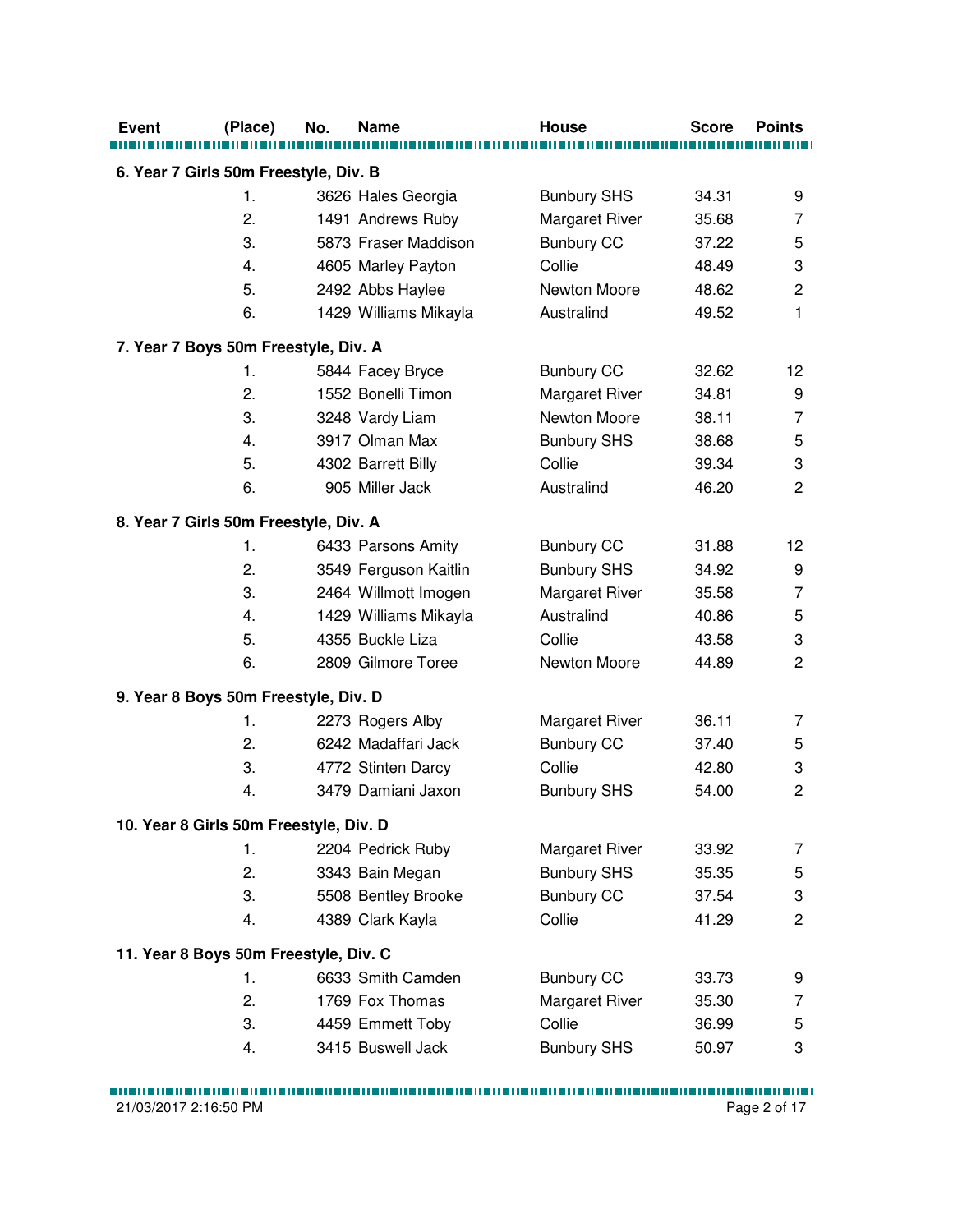| <b>Event</b>                           | (Place)                               | No. | <b>Name</b>               | House                 | <b>Score</b> | <b>Points</b>   |
|----------------------------------------|---------------------------------------|-----|---------------------------|-----------------------|--------------|-----------------|
| 12. Year 8 Girls 50m Freestyle, Div. C |                                       |     |                           |                       |              |                 |
|                                        | 1.                                    |     | 1768 Fox Ruby             | <b>Margaret River</b> | 33.32        | 9               |
|                                        | 2.                                    |     | 3604 Gray Lily            | <b>Bunbury SHS</b>    | 33.95        | 7               |
|                                        | 3.                                    |     | 6218 Lockley Kate         | <b>Bunbury CC</b>     | 34.40        | 5               |
|                                        | 4.                                    |     | 718 James Daisy-May       | Australind            | 42.72        | 3               |
|                                        | 5.                                    |     | 4713 Roissetter Stephanie | Collie                | 45.72        | $\overline{c}$  |
| 13. Year 8 Boys 50m Freestyle, Div. B  |                                       |     |                           |                       |              |                 |
|                                        | 1.                                    |     | 6144 Kavanagh Michael     | <b>Bunbury CC</b>     | 33.14        | 9               |
|                                        | 2.                                    |     | 1693 Dempsey Ry           | Margaret River        | 35.65        | 7               |
|                                        | 3.                                    |     | 4661 Papalia Lachlan      | Collie                | 37.38        | 5               |
|                                        | 4.                                    |     | 4191 Van Noort Jacob      | <b>Bunbury SHS</b>    | 39.00        | 3               |
|                                        | 5.                                    |     | 3091 Pringle Kayne        | Newton Moore          | 42.43        | $\overline{c}$  |
|                                        | 6.                                    |     | 179 Belfield Kieran       | Australind            | 48.87        | 1               |
| 14. Year 8 Girls 50m Freestyle, Div. B |                                       |     |                           |                       |              |                 |
|                                        | 1.                                    |     | 1498 Atkins Sophie        | Margaret River        | 32.34        | 9               |
|                                        | 2.                                    |     | 6803 Watson Chloe         | <b>Bunbury CC</b>     | 33.82        | 7               |
|                                        | 3.                                    |     | 4190 Van Noort Emma       | <b>Bunbury SHS</b>    | 35.41        | 5               |
|                                        | 4.                                    |     | 585 Grinter Emily         | Australind            | 35.51        | 3               |
|                                        | 5.                                    |     | 4542 Hitchcock Hannah     | Collie                | 40.09        | $\overline{c}$  |
|                                        | 6.                                    |     | 2636 Castellari Mia       | Newton Moore          | 51.02        | 1               |
| 15. Year 8 Boys 50m Freestyle, Div. A  |                                       |     |                           |                       |              |                 |
|                                        | 1.                                    |     | 6536 Richings Kaiden      | <b>Bunbury CC</b>     | 30.17        | 12              |
|                                        | 2.                                    |     | 4323 Bentley Daniel       | Collie                | 33.72        | 9               |
|                                        | 3.                                    |     | 3468 Coulson Luka         | <b>Bunbury SHS</b>    | 35.03        | 7               |
|                                        | 4.                                    |     | 1948 Kendall Shea         | Margaret River        | 36.62        | 5               |
|                                        | 5.                                    |     | 2935 Kenny Brock          | Newton Moore          | 35.81        | 3               |
|                                        | 6.                                    |     | 241 Brenssell Kyle        | Australind            | 49.79        | $\overline{c}$  |
| 16. Year 8 Girls 50m Freestyle, Div. A |                                       |     |                           |                       |              |                 |
|                                        | 1.                                    |     | 1933 Jones Lucinda        | Margaret River        | 29.93        | 12 <sup>°</sup> |
|                                        | 2.                                    |     | 3519 Edwards Lexie        | <b>Bunbury SHS</b>    | 30.96        | 9               |
|                                        | 3.                                    |     | 4425 Crowe Laura          | Collie                | 31.96        | 7               |
|                                        | 4.                                    |     | 6570 Saffy Georgia        | <b>Bunbury CC</b>     | 32.38        | 5               |
|                                        | 5.                                    |     | 978 O'Byrne Stephanie     | Australind            | 34.57        | 3               |
|                                        | 6.                                    |     | 2686 Crowder Tiare        | Newton Moore          | 36.12        | $\overline{c}$  |
|                                        | 17. Year 9 Boys 50m Freestyle, Div. D |     |                           |                       |              |                 |
|                                        |                                       |     | 6524 Reddin Gavin         | <b>Bunbury CC</b>     | 32.87        | 7               |
|                                        | 1.                                    |     |                           |                       |              |                 |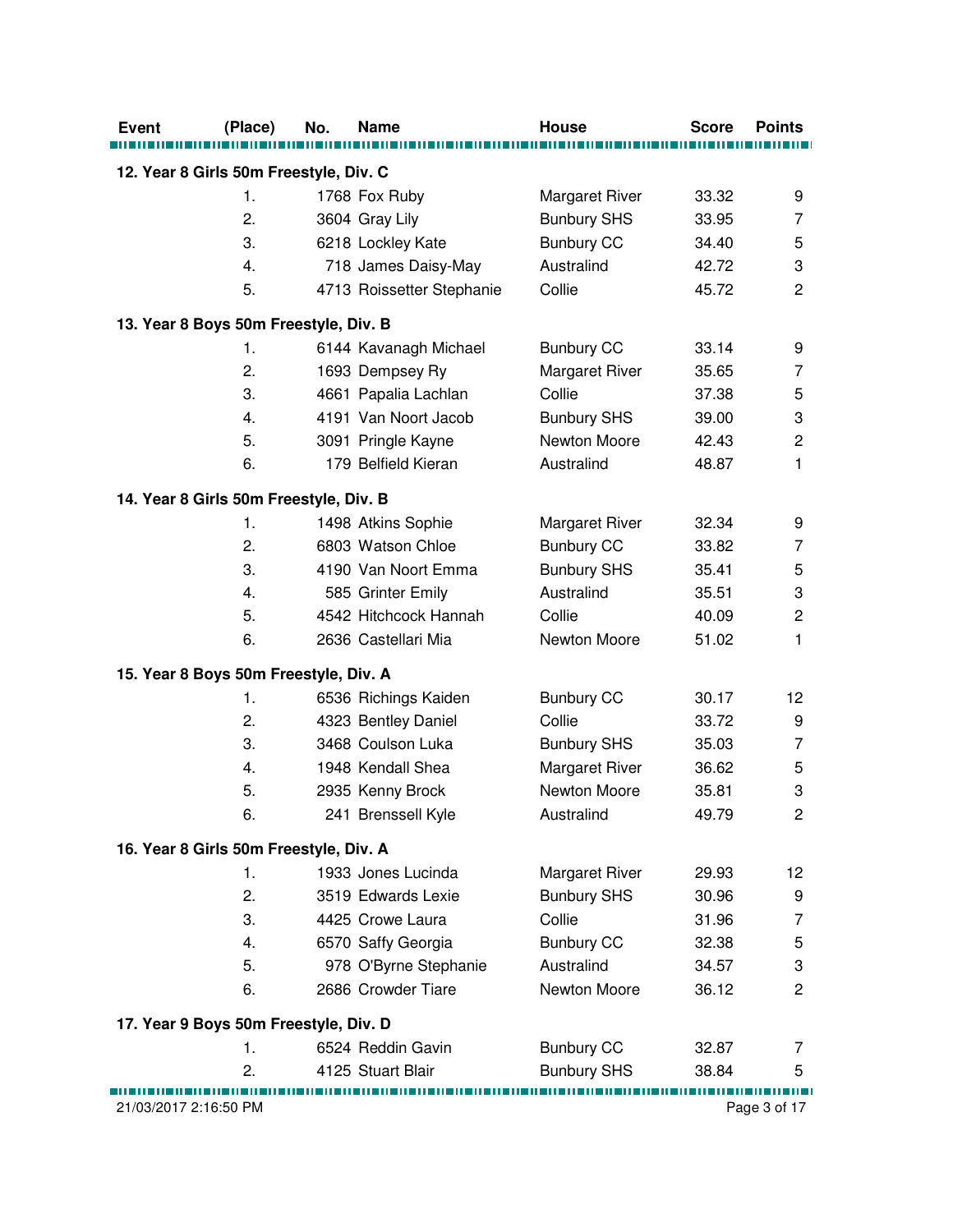| Event                                  | (Place)          | No. | <b>Name</b>                  | <b>House</b>       | <b>Score</b> | <b>Points</b>  |
|----------------------------------------|------------------|-----|------------------------------|--------------------|--------------|----------------|
|                                        |                  |     |                              |                    |              |                |
| 18. Year 9 Girls 50m Freestyle, Div. D |                  |     |                              |                    |              |                |
|                                        | 1.               |     | 2454 Willcox Phoebe          | Margaret River     | 35.36        | $\overline{7}$ |
|                                        | 2.               |     | 3710 Johnston Brynna         | <b>Bunbury SHS</b> | 37.41        | 5              |
| 19. Year 9 Boys 50m Freestyle, Div. C  |                  |     |                              |                    |              |                |
|                                        | 1.               |     | 6537 Richings Tyler          | <b>Bunbury CC</b>  | 30.46        | 9              |
|                                        | 2.               |     | 4202 Walker Thanh            | <b>Bunbury SHS</b> | 34.29        | $\overline{7}$ |
|                                        | 3.               |     | 1750 Fisher Jake             | Margaret River     | 35.86        | $\sqrt{5}$     |
|                                        | 4.               |     | 4311 Bebbington Billy        | Collie             | 43.28        | 3              |
| 20. Year 9 Girls 50m Freestyle, Div. C |                  |     |                              |                    |              |                |
|                                        | 1.               |     | 2319 Shenstone Danielle      | Margaret River     | 34.62        | 9              |
|                                        | 2.               |     | 456 Dunbar-Smith Samanth     | Australind         | 35.52        | $\overline{7}$ |
|                                        | 3.               |     | 2513 Anderson Alexandra      | Newton Moore       | 38.26        | 5              |
|                                        | 4.               |     | 4160 Tinley Emma             | <b>Bunbury SHS</b> | 44.12        | 3              |
| 21. Year 9 Boys 50m Freestyle, Div. B  |                  |     |                              |                    |              |                |
|                                        | $\mathbf 1$ .    |     | 5824 Eichner Noah            | <b>Bunbury CC</b>  | 30.24        | 9              |
|                                        | 2.               |     | 4205 Wallace Harrison        | <b>Bunbury SHS</b> | 30.59        | $\overline{7}$ |
|                                        | 3.               |     | 1645 Connachan Jye           | Margaret River     | 35.33        | 5              |
|                                        | 4.               |     | 4324 Benton Dylan            | Collie             | 37.02        | 3              |
| 22. Year 9 Girls 50m Freestyle, Div. B |                  |     |                              |                    |              |                |
|                                        | 1.               |     | 599 Guretti Yana             | Australind         | 33.18        | 9              |
|                                        | $\overline{2}$ . |     | 2303 Scott Lilliana          | Margaret River     | 34.01        | $\overline{7}$ |
|                                        | 3.               |     | 3871 Mulligan Katharine      | <b>Bunbury SHS</b> | 35.71        | 5              |
|                                        | 4.               |     | 5789 Dowdell Chloe           | <b>Bunbury CC</b>  | 36.47        | 3              |
|                                        | 5.               |     | 4538 Hindle Jade             | Collie             | 37.50        | $\overline{c}$ |
|                                        | 6.               |     | 2945 Kokiri-Elers Misty rose | Newton Moore       | 43.51        | $\mathbf{1}$   |
| 23. Year 9 Boys 50m Freestyle, Div. A  |                  |     |                              |                    |              |                |
|                                        | 1.               |     | 3469 Coulter Max             | <b>Bunbury SHS</b> | 29.43        | 12             |
|                                        | 2.               |     | 6574 Sanders Dean            | <b>Bunbury CC</b>  | 29.54        | 9              |
|                                        | 3.               |     | 1573 Buckland Ethan          | Margaret River     | 31.54        | $\overline{7}$ |
|                                        | 4.               |     | 4823 Whiteaker Hayden        | Collie             | 34.28        | 5              |
|                                        |                  |     |                              |                    |              |                |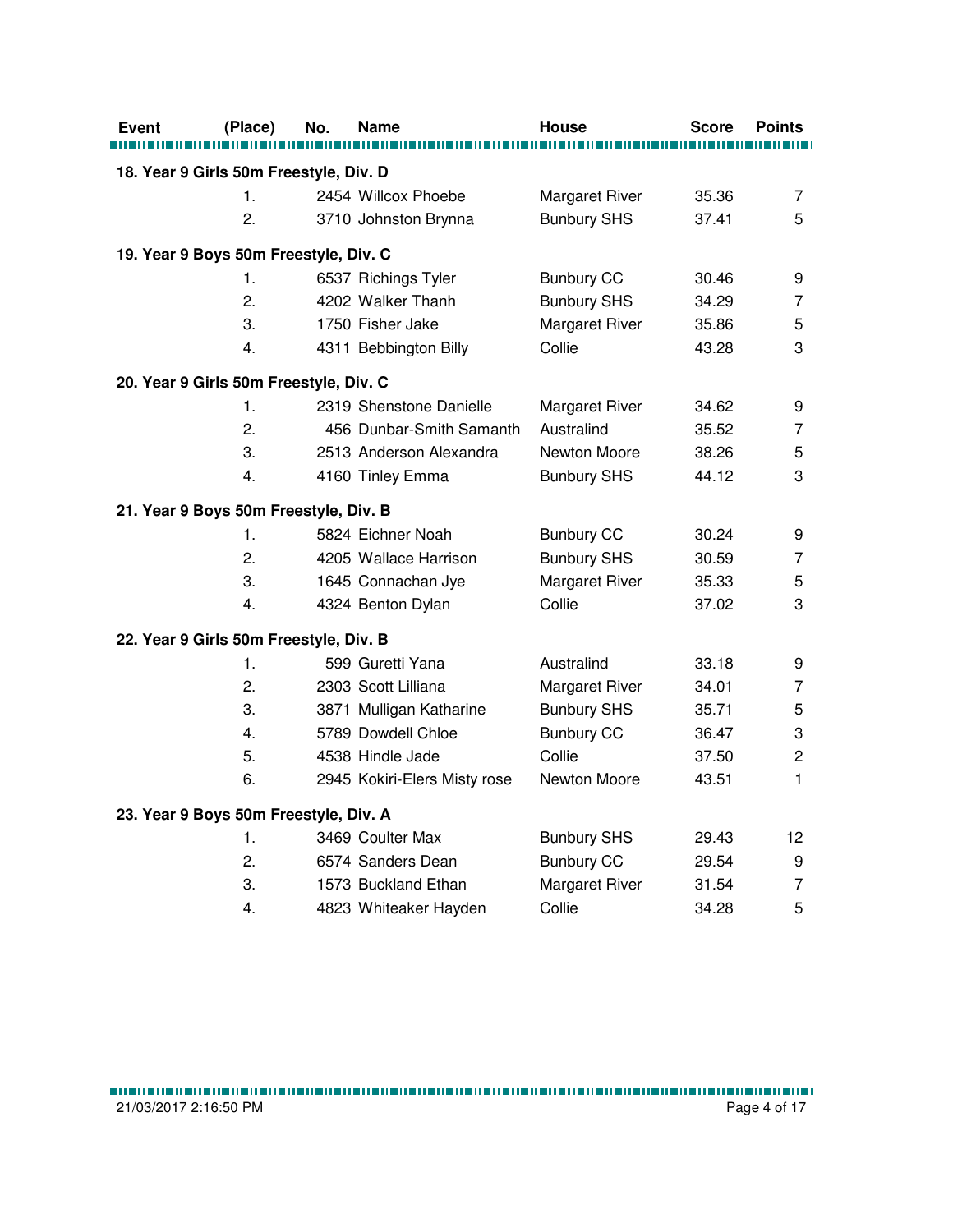| <b>Event</b>                            | (Place)        | No. | Name                     | House                 | <b>Score</b> | <b>Points</b>  |
|-----------------------------------------|----------------|-----|--------------------------|-----------------------|--------------|----------------|
|                                         |                |     |                          |                       |              |                |
| 24. Year 9 Girls 50m Freestyle, Div. A  |                |     |                          |                       |              |                |
|                                         | 1.             |     | 3709 Johnson Alice       | <b>Bunbury SHS</b>    | 30.29        | 12             |
|                                         | 2.             |     | 6674 Stewart Maddison    | <b>Bunbury CC</b>     | 31.23        | 9              |
|                                         | 3.             |     | 2724 Eckersley Jacinta   | Newton Moore          | 32.14        | $\overline{7}$ |
|                                         | 4.             |     | 1179 Scott Amber         | Australind            | 33.58        | 5              |
|                                         | 5.             |     | 2472 Wood Mazie          | Margaret River        | 34.78        | 3              |
|                                         | 6.             |     | 4316 Becker Morgan       | Collie                | 42.39        | $\overline{2}$ |
| 25. Year 10 Boys 50m Freestyle, Div. D  |                |     |                          |                       |              |                |
|                                         | $\mathbf{1}$ . |     | 3700 Jarman Mitchell     | <b>Bunbury SHS</b>    | 33.93        | 7              |
|                                         | 2.             |     | 4607 Massara Wil         | Collie                | 40.97        | 5              |
| 26. Year 10 Girls 50m Freestyle, Div. D |                |     |                          |                       |              |                |
|                                         | 1.             |     | 5968 Griffiths Eliza     | <b>Bunbury CC</b>     | 36.07        | 7              |
|                                         | 2.             |     | 3773 Lewis Sydney        | <b>Bunbury SHS</b>    | 43.58        | 5              |
|                                         | 3.             |     | 4513 Hann Rachel         | Collie                | 48.05        | 3              |
| 27. Year 10 Boys 50m Freestyle, Div. C  |                |     |                          |                       |              |                |
|                                         | $\mathbf{1}$ . |     | 3588 Giankulos Kade      | <b>Bunbury SHS</b>    |              | 9              |
|                                         | 2.             |     | 4841 Wintour Nathaniel   | Collie                |              | $\overline{7}$ |
|                                         | 3.             |     | 2394 Thomas Taj          | <b>Margaret River</b> |              | 5              |
| 28. Year 10 Girls 50m Freestyle, Div. C |                |     |                          |                       |              |                |
|                                         | 1.             |     | 6354 Mumford Sophie      | <b>Bunbury CC</b>     | 34.38        | 9              |
|                                         | 2.             |     | 3825 McCormack Scout     | <b>Bunbury SHS</b>    | 40.08        | 7              |
|                                         | 3.             |     | 4438 Del Fante Matilda   | Collie                | 45.73        | 5              |
| 29. Year 10 Boys 50m Freestyle, Div. B  |                |     |                          |                       |              |                |
|                                         | 1.             |     | 4189 Van Noort Christian | <b>Bunbury SHS</b>    | 30.85        | 9              |
|                                         | 2.             |     | 5577 Buckley Patric      | <b>Bunbury CC</b>     | 31.34        | 7              |
|                                         | 3.             |     | 1899 Humberstone Jack    | Margaret River        | 33.89        | 5              |
|                                         | 4.             |     | 4740 Shepherd Liam       | Collie                | 34.39        | 3              |
|                                         |                |     |                          |                       |              |                |
| 30. Year 10 Girls 50m Freestyle, Div. B |                |     |                          |                       |              |                |
|                                         | 1.             |     | 5477 Barbour Bella       | <b>Bunbury CC</b>     | 33.58        | 9              |
|                                         | 2.             |     | 1964 Ladd-McGovern Lilly | Margaret River        | 34.99        | 7              |
|                                         | 3.             |     | 3376 Birmingham Charlee  | <b>Bunbury SHS</b>    | 35.91        | 5              |
|                                         | 4.             |     | 4742 Sheppard Grace      | Collie                | 43.47        | 3              |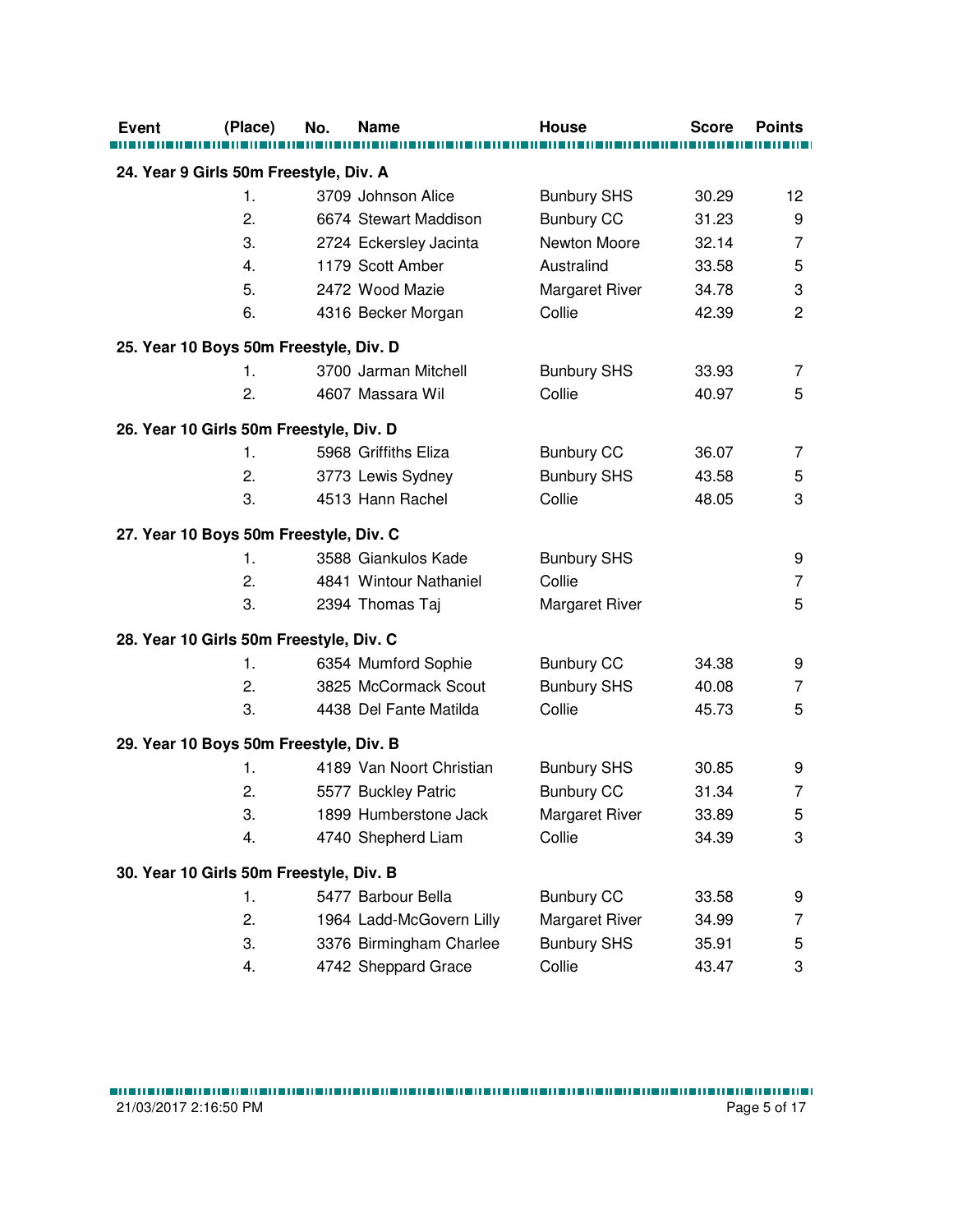| <b>Event</b><br>(Place)                 | No. | Name                  | House                 | <b>Score</b> | <b>Points</b>   |
|-----------------------------------------|-----|-----------------------|-----------------------|--------------|-----------------|
|                                         |     |                       |                       |              |                 |
| 31. Year 10 Boys 50m Freestyle, Div. A  |     |                       |                       |              |                 |
| 1.                                      |     | 6206 Lee Kyle         | <b>Bunbury CC</b>     | 28.51        | 12              |
| 2.                                      |     | 3454 Coleman Daniel   | <b>Bunbury SHS</b>    | 29.66        | 9               |
| 3.                                      |     | 4704 Reid Aiden       | Collie                | 32.65        | 7               |
| 4.                                      |     | 2950 La Rosa Blake    | Newton Moore          | 34.19        | 5               |
| 32. Year 10 Girls 50m Freestyle, Div. A |     |                       |                       |              |                 |
| 1.                                      |     | 5914 Gianotti Georgia | <b>Bunbury CC</b>     | 30.87        | 12              |
| 2.                                      |     | 342 Cleggett Kaylee   | Australind            | 31.79        | 9               |
| 3.                                      |     | 3985 Ramage Amber     | <b>Bunbury SHS</b>    | 33.68        | $\overline{7}$  |
| 4.                                      |     | 2106 Morgan Zali      | Margaret River        | 39.16        | 5               |
| 5.                                      |     | 4804 Varis Emma       | Collie                | 56.02        | 3               |
| 41. Year 7 Boys 50m Butterfly, Div. A   |     |                       |                       |              |                 |
| 1.                                      |     | 5844 Facey Bryce      | <b>Bunbury CC</b>     | 43.05        | 12              |
| 2.                                      |     | 4313 Becker Brady     | Collie                | 55.60        | 9               |
| 3.                                      |     | 3248 Vardy Liam       | Newton Moore          | 57.57        | $\overline{7}$  |
| 3.                                      |     | 905 Miller Jack       | Australind            | 57.57        | $\overline{7}$  |
| 5.                                      |     | 3917 Olman Max        | <b>Bunbury SHS</b>    | 58.36        | 3               |
|                                         |     |                       |                       |              |                 |
| 42. Year 7 Girls 50m Butterfly, Div. A  |     |                       |                       |              |                 |
| 1.                                      |     | 6433 Parsons Amity    | <b>Bunbury CC</b>     | 35.59        | 12 <sub>2</sub> |
| 2.                                      |     | 3626 Hales Georgia    | <b>Bunbury SHS</b>    | 42.14        | 9               |
| 3.                                      |     | 2305 Scott Mia        | Margaret River        | 44.74        | $\overline{7}$  |
| 4.                                      |     | 4355 Buckle Liza      | Collie                | 55.32        | 5               |
| 5.                                      |     | 617 Harris Milli      | Australind            | 1:00.57      | 3               |
| 6.                                      |     | 2492 Abbs Haylee      | Newton Moore          | 1:09.50      | $\overline{c}$  |
| 43. Year 8 Boys 50m Butterfly, Div. A   |     |                       |                       |              |                 |
| 1.                                      |     | 6536 Richings Kaiden  | <b>Bunbury CC</b>     | 32.55        | 12 <sub>2</sub> |
| 2.                                      |     | 1769 Fox Thomas       | <b>Margaret River</b> | 43.69        | 9               |
| 3.                                      |     | 4323 Bentley Daniel   | Collie                | 47.69        | 7               |
| 4.                                      |     | 3468 Coulson Luka     | <b>Bunbury SHS</b>    | 57.34        | 5               |
| 44. Year 8 Girls 50m Butterfly, Div. A  |     |                       |                       |              |                 |
| 1.                                      |     | 1933 Jones Lucinda    | <b>Margaret River</b> | 32.95        | 12              |
| 2.                                      |     | 6570 Saffy Georgia    | <b>Bunbury CC</b>     | 34.78        | 9               |
| 3.                                      |     | 3519 Edwards Lexie    | <b>Bunbury SHS</b>    | 37.59        | 7               |
| 4.                                      |     | 4425 Crowe Laura      | Collie                | 38.97        | 5               |
| 5.                                      |     | 978 O'Byrne Stephanie | Australind            | 41.29        | 3               |
| 6.                                      |     | 2686 Crowder Tiare    | Newton Moore          | 42.38        | $\overline{c}$  |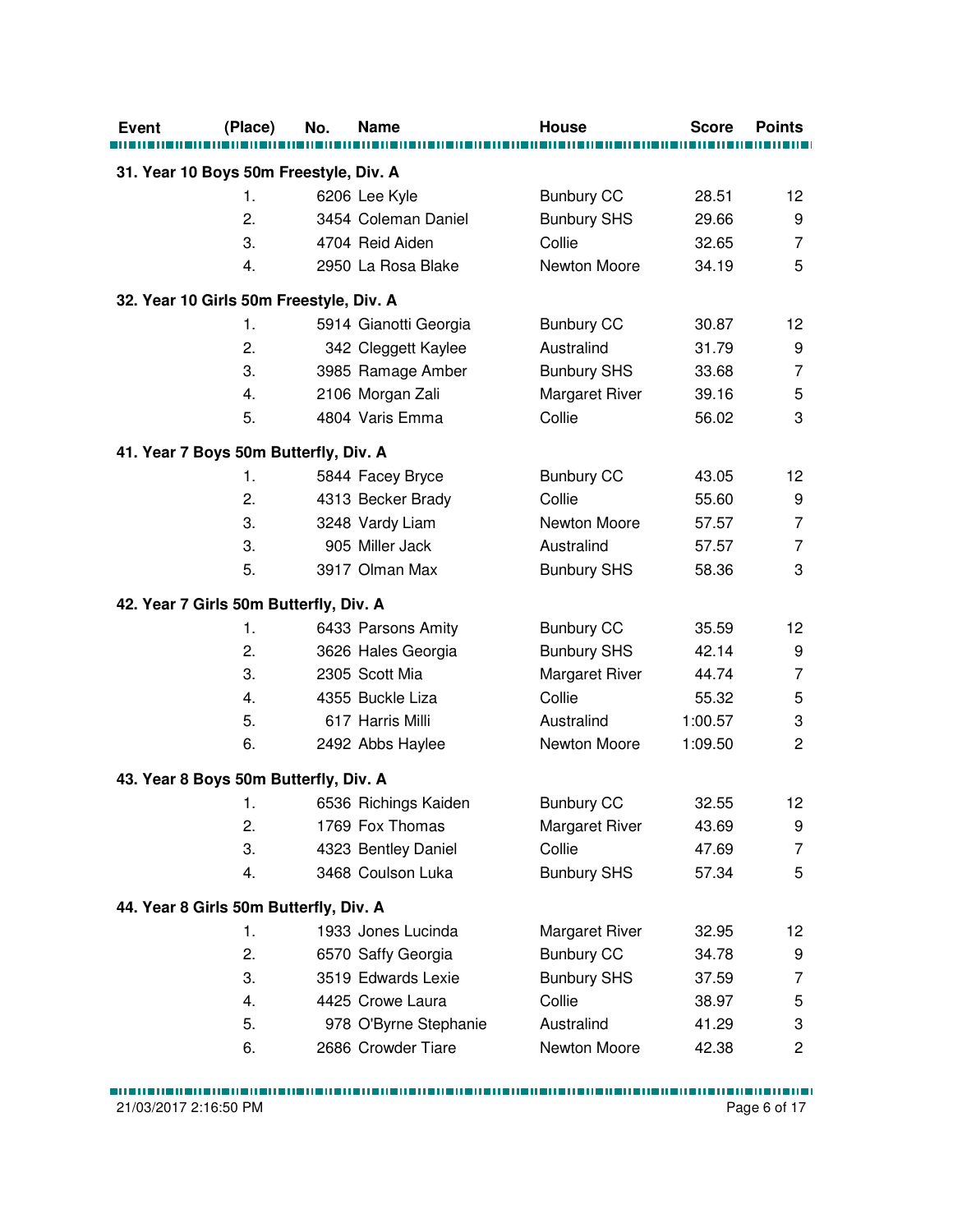| <b>Event</b>                              | (Place)        | No. | <b>Name</b>                  | <b>House</b>       | <b>Score</b> | <b>Points</b>           |
|-------------------------------------------|----------------|-----|------------------------------|--------------------|--------------|-------------------------|
|                                           |                |     |                              |                    |              |                         |
| 45. Year 9 Boys 50m Butterfly, Div. A     |                |     |                              |                    |              |                         |
|                                           | 1.             |     | 5824 Eichner Noah            | <b>Bunbury CC</b>  | 32.69        | 12 <sup>°</sup>         |
|                                           | 2.             |     | 3469 Coulter Max             | <b>Bunbury SHS</b> | 34.93        | 9                       |
|                                           | 3.             |     | 1750 Fisher Jake             | Margaret River     | 42.60        | 7                       |
|                                           | 4.             |     | 4823 Whiteaker Hayden        | Collie             | 1:04.62      | 5                       |
| 46. Year 9 Girls 50m Butterfly, Div. A    |                |     |                              |                    |              |                         |
|                                           | 1.             |     | 6674 Stewart Maddison        | <b>Bunbury CC</b>  | 33.33        | 12                      |
|                                           | 2.             |     | 3709 Johnson Alice           | <b>Bunbury SHS</b> | 34.55        | 9                       |
|                                           | 3.             |     | 2724 Eckersley Jacinta       | Newton Moore       | 37.30        | $\overline{7}$          |
|                                           | 4.             |     | 599 Guretti Yana             | Australind         | 37.32        | 5                       |
|                                           | 5.             |     | 2319 Shenstone Danielle      | Margaret River     | 37.83        | 3                       |
|                                           | 6.             |     | 4316 Becker Morgan           | Collie             | 51.54        | $\overline{c}$          |
| 47. Year 10 Boys 50m Butterfly, Div. A    |                |     |                              |                    |              |                         |
|                                           | 1.             |     | 6206 Lee Kyle                | <b>Bunbury CC</b>  | 29.96        | 12                      |
|                                           | 2.             |     | 3454 Coleman Daniel          | <b>Bunbury SHS</b> | 30.98        | 9                       |
|                                           | 3.             |     | 4740 Shepherd Liam           | Collie             | 41.67        | $\overline{7}$          |
| 48. Year 10 Girls 50m Butterfly, Div. A   |                |     |                              |                    |              |                         |
|                                           | 1.             |     | 5914 Gianotti Georgia        | <b>Bunbury CC</b>  | 32.86        | 12                      |
|                                           | 2.             |     | 342 Cleggett Kaylee          | Australind         | 36.48        | 9                       |
|                                           | 3.             |     | 3985 Ramage Amber            | <b>Bunbury SHS</b> | 38.09        | $\overline{7}$          |
| 53. Year 7 Boys 50m Breaststroke, Div. B  |                |     |                              |                    |              |                         |
|                                           | 1.             |     | 2300 Schaafsma Brodie        | Margaret River     | 47.17        | 9                       |
|                                           | 2.             |     | 3435 Cates Will              | <b>Bunbury SHS</b> | 52.10        | 7                       |
|                                           | 3.             |     | 6641 Smith Jye               | <b>Bunbury CC</b>  | 53.78        | 5                       |
|                                           | 4.             |     | 4830 Williams Flynn          | Collie             | 56.01        | 3                       |
|                                           | 5.             |     | 2873 Hilzinger-Moseley Izaya | Newton Moore       | 1:01.06      | 2                       |
|                                           | 6.             |     | 1364 Vegvary Jayden          | Australind         | 1:18.92      | 1.                      |
|                                           |                |     |                              |                    |              |                         |
| 54. Year 7 Girls 50m Breaststroke, Div. B |                |     |                              |                    |              |                         |
|                                           | $\mathbf{1}$ . |     | 2030 Martins-Oliveira Julie  | Margaret River     | 46.64        | 9                       |
|                                           | 2.             |     | 3549 Ferguson Kaitlin        | <b>Bunbury SHS</b> | 48.38        | 7                       |
|                                           | 3.             |     | 800 Ledwell Kaysha           | Australind         | 52.36        | 5                       |
|                                           | 4.             |     | 6818 White Eliana            | <b>Bunbury CC</b>  | 54.85        | 3                       |
|                                           | 5.             |     | 4605 Marley Payton           | Collie             | 57.53        | $\overline{\mathbf{c}}$ |
|                                           | 6.             |     | 2492 Abbs Haylee             | Newton Moore       | 1:02.20      | 1                       |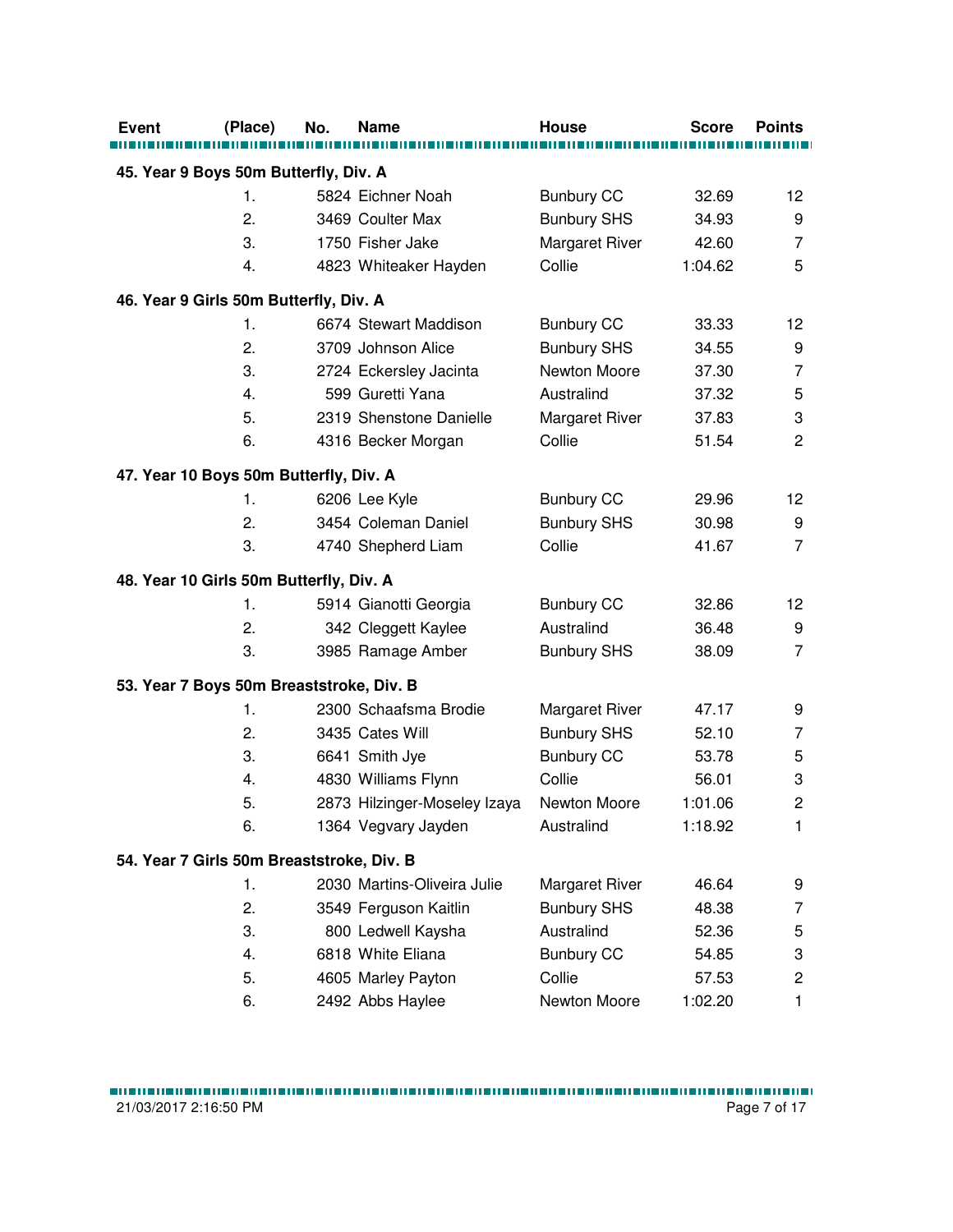| <b>Event</b>                              | (Place) | No. | <b>Name</b>           | <b>House</b>          | <b>Score</b> | <b>Points</b>             |
|-------------------------------------------|---------|-----|-----------------------|-----------------------|--------------|---------------------------|
|                                           |         |     |                       |                       |              |                           |
| 55. Year 7 Boys 50m Breaststroke, Div. A  |         |     |                       |                       |              |                           |
|                                           | 1.      |     | 2480 Worsley George   | Margaret River        | 48.20        | 12                        |
|                                           | 2.      |     | 5844 Facey Bryce      | <b>Bunbury CC</b>     | 48.48        | 9                         |
|                                           | 3.      |     | 3927 Palmer Andaman   | <b>Bunbury SHS</b>    | 51.51        | $\overline{7}$            |
|                                           | 4.      |     | 4376 Carter Sheymus   | Collie                | 51.82        | 5                         |
|                                           | 5.      |     | 905 Miller Jack       | Australind            | 58.00        | $\ensuremath{\mathsf{3}}$ |
|                                           | 6.      |     | 3248 Vardy Liam       | Newton Moore          | 58.37        | $\overline{2}$            |
| 56. Year 7 Girls 50m Breaststroke, Div. A |         |     |                       |                       |              |                           |
|                                           | 1.      |     | 6433 Parsons Amity    | <b>Bunbury CC</b>     | 41.58        | 12                        |
|                                           | 2.      |     | 1491 Andrews Ruby     | Margaret River        | 46.95        | 9                         |
|                                           | 3.      |     | 3626 Hales Georgia    | <b>Bunbury SHS</b>    | 48.56        | $\overline{7}$            |
|                                           | 4.      |     | 167 Batten Phoebe     | Australind            | 51.55        | 5                         |
|                                           | 5.      |     | 2809 Gilmore Toree    | Newton Moore          | 51.82        | 3                         |
|                                           | 6.      |     | 4479 Fraser Ruby      | Collie                | 55.84        | $\overline{c}$            |
| 57. Year 8 Boys 50m Breaststroke, Div. B  |         |     |                       |                       |              |                           |
|                                           | 1.      |     | 6013 Helm Hendrik     | <b>Bunbury CC</b>     | 42.11        | 9                         |
|                                           | 2.      |     | 1769 Fox Thomas       | Margaret River        | 48.52        | 7                         |
|                                           | 3.      |     | 4459 Emmett Toby      | Collie                | 49.48        | 5                         |
|                                           | 4.      |     | 3468 Coulson Luka     | <b>Bunbury SHS</b>    | 1:01.65      | 3                         |
|                                           | 5.      |     | 2935 Kenny Brock      | Newton Moore          | 1:05.40      | $\overline{c}$            |
|                                           | 6.      |     | 241 Brenssell Kyle    | Australind            | 1:14.44      | 1                         |
| 58. Year 8 Girls 50m Breaststroke, Div. B |         |     |                       |                       |              |                           |
|                                           | 1.      |     | 1498 Atkins Sophie    | <b>Margaret River</b> | 44.41        | 9                         |
|                                           | 2.      |     | 3604 Gray Lily        | <b>Bunbury SHS</b>    | 46.34        | 7                         |
|                                           | 3.      |     | 6218 Lockley Kate     | <b>Bunbury CC</b>     | 47.79        | 5                         |
|                                           | 4.      |     | 4542 Hitchcock Hannah | Collie                | 55.77        | 3                         |
|                                           | 5.      |     | 718 James Daisy-May   | Australind            | 1:07.74      | 2                         |
| 59. Year 8 Boys 50m Breaststroke, Div. A  |         |     |                       |                       |              |                           |
|                                           | 1.      |     | 6536 Richings Kaiden  | <b>Bunbury CC</b>     | 40.21        | 12                        |
|                                           | 2.      |     | 2196 Payet Tomas      | Margaret River        | 47.40        | 9                         |
|                                           | 3.      |     | 4323 Bentley Daniel   | Collie                | 48.15        | 7                         |
|                                           | 4.      |     | 4191 Van Noort Jacob  | <b>Bunbury SHS</b>    | 55.26        | 5                         |
|                                           | 5.      |     | 3091 Pringle Kayne    | Newton Moore          | 57.29        | 3                         |
|                                           | 6.      |     | 179 Belfield Kieran   | Australind            | 57.34        | $\overline{c}$            |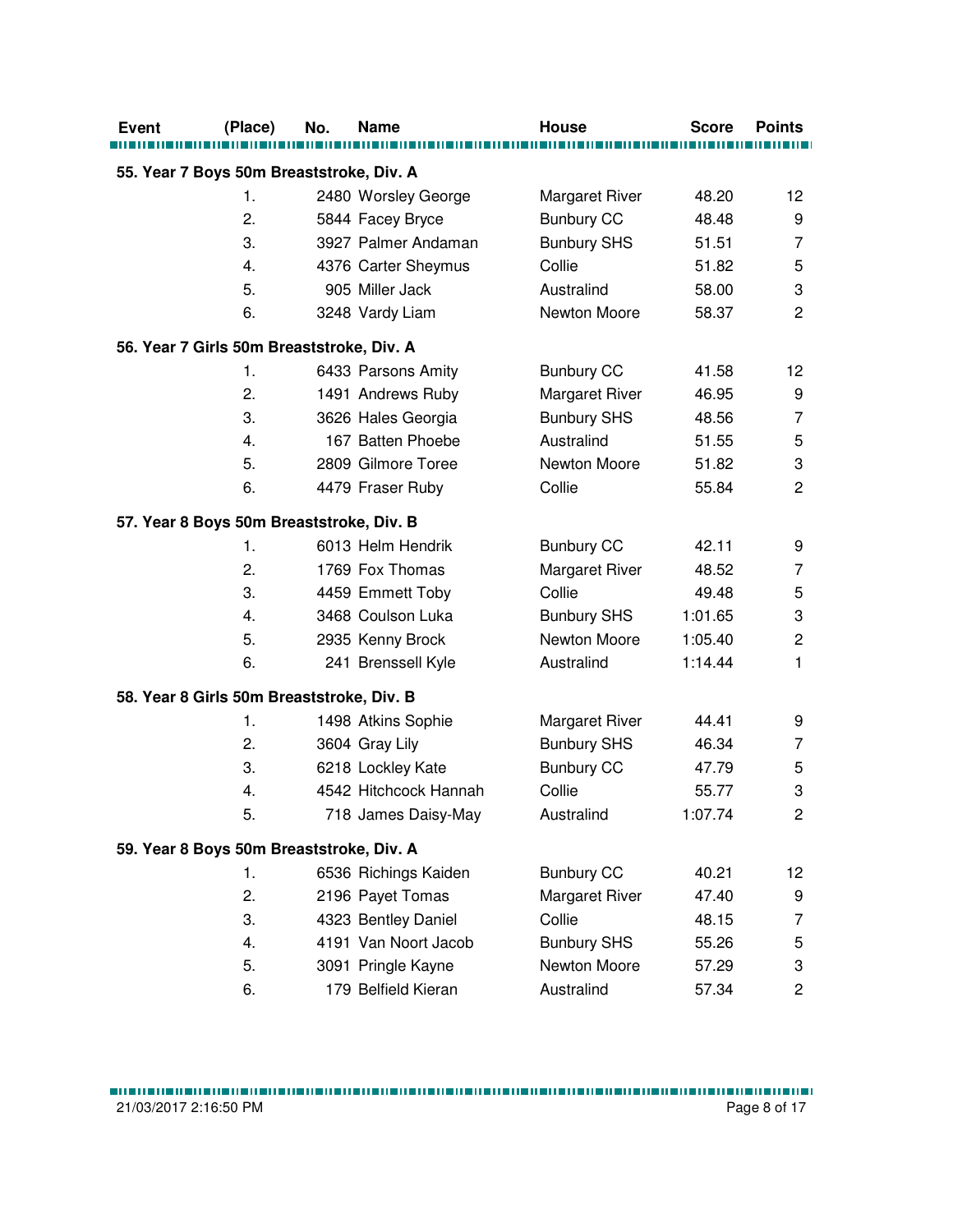| <b>Event</b>                              | (Place) | No. | Name                         | <b>House</b>          | <b>Score</b> | <b>Points</b>  |
|-------------------------------------------|---------|-----|------------------------------|-----------------------|--------------|----------------|
| 60. Year 8 Girls 50m Breaststroke, Div. A |         |     |                              |                       |              |                |
|                                           | 1.      |     | 4425 Crowe Laura             | Collie                | 42.12        | 12             |
|                                           | 2.      |     | 2204 Pedrick Ruby            | <b>Margaret River</b> | 42.40        | 9              |
|                                           | 3.      |     | 6570 Saffy Georgia           | <b>Bunbury CC</b>     | 42.43        | 7              |
|                                           | 4.      |     | 3343 Bain Megan              | <b>Bunbury SHS</b>    | 45.00        | 5              |
|                                           | 5.      |     | 2686 Crowder Tiare           | Newton Moore          | 47.70        | 3              |
|                                           | 6.      |     | 585 Grinter Emily            | Australind            | 48.08        | $\overline{2}$ |
|                                           |         |     |                              |                       |              |                |
| 61. Year 9 Boys 50m Breaststroke, Div. B  |         |     |                              |                       |              |                |
|                                           | 1.      |     | 6537 Richings Tyler          | <b>Bunbury CC</b>     | 42.34        | 9              |
|                                           | 2.      |     | 1645 Connachan Jye           | Margaret River        | 45.00        | $\overline{7}$ |
|                                           | 3.      |     | 4205 Wallace Harrison        | <b>Bunbury SHS</b>    | 45.23        | 5              |
|                                           | 4.      |     | 4324 Benton Dylan            | Collie                | 1:01.21      | 3              |
| 62. Year 9 Girls 50m Breaststroke, Div. B |         |     |                              |                       |              |                |
|                                           | 1.      |     | 599 Guretti Yana             | Australind            | 44.32        | 9              |
|                                           | 2.      |     | 3871 Mulligan Katharine      | <b>Bunbury SHS</b>    | 49.61        | 7              |
|                                           | 3.      |     | 5789 Dowdell Chloe           | <b>Bunbury CC</b>     | 49.95        | 5              |
|                                           | 4.      |     | 2472 Wood Mazie              | Margaret River        | 50.00        | 3              |
|                                           | 5.      |     | 2945 Kokiri-Elers Misty rose | Newton Moore          | 52.72        | $\overline{c}$ |
|                                           | 6.      |     | 4538 Hindle Jade             | Collie                | 54.75        | 1              |
| 63. Year 9 Boys 50m Breaststroke, Div. A  |         |     |                              |                       |              |                |
|                                           | 1.      |     | 6574 Sanders Dean            | <b>Bunbury CC</b>     | 39.94        | 12             |
|                                           | 2.      |     | 1573 Buckland Ethan          | Margaret River        | 40.56        | 9              |
|                                           | 3.      |     | 3469 Coulter Max             | <b>Bunbury SHS</b>    | 44.79        | $\overline{7}$ |
|                                           | 4.      |     | 4311 Bebbington Billy        | Collie                | 57.82        | 5              |
| 64. Year 9 Girls 50m Breaststroke, Div. A |         |     |                              |                       |              |                |
|                                           | 1.      |     | 6674 Stewart Maddison        | <b>Bunbury CC</b>     | 38.05        | 12             |
|                                           | 2.      |     | 1179 Scott Amber             | Australind            | 45.00        | 9              |
|                                           | 3.      |     | 3709 Johnson Alice           | <b>Bunbury SHS</b>    | 45.53        | 7              |
|                                           |         |     |                              | Newton Moore          |              |                |
|                                           | 4.      |     | 2724 Eckersley Jacinta       |                       | 47.50        | 5              |
|                                           | 5.      |     | 2303 Scott Lilliana          | Margaret River        | 49.05        | 3              |
|                                           | 6.      |     | 4316 Becker Morgan           | Collie                | 52.87        | $\overline{c}$ |
| 65. Year 10 Boys 50m Breaststroke, Div. B |         |     |                              |                       |              |                |
|                                           | 1.      |     | 3454 Coleman Daniel          | <b>Bunbury SHS</b>    | 43.18        | 9              |
|                                           | 2.      |     | 5577 Buckley Patric          | <b>Bunbury CC</b>     | 44.21        | 7              |
|                                           | 3.      |     | 1899 Humberstone Jack        | Margaret River        | 49.35        | 5              |
|                                           | 4.      |     | 4740 Shepherd Liam           | Collie                | 53.56        | 3              |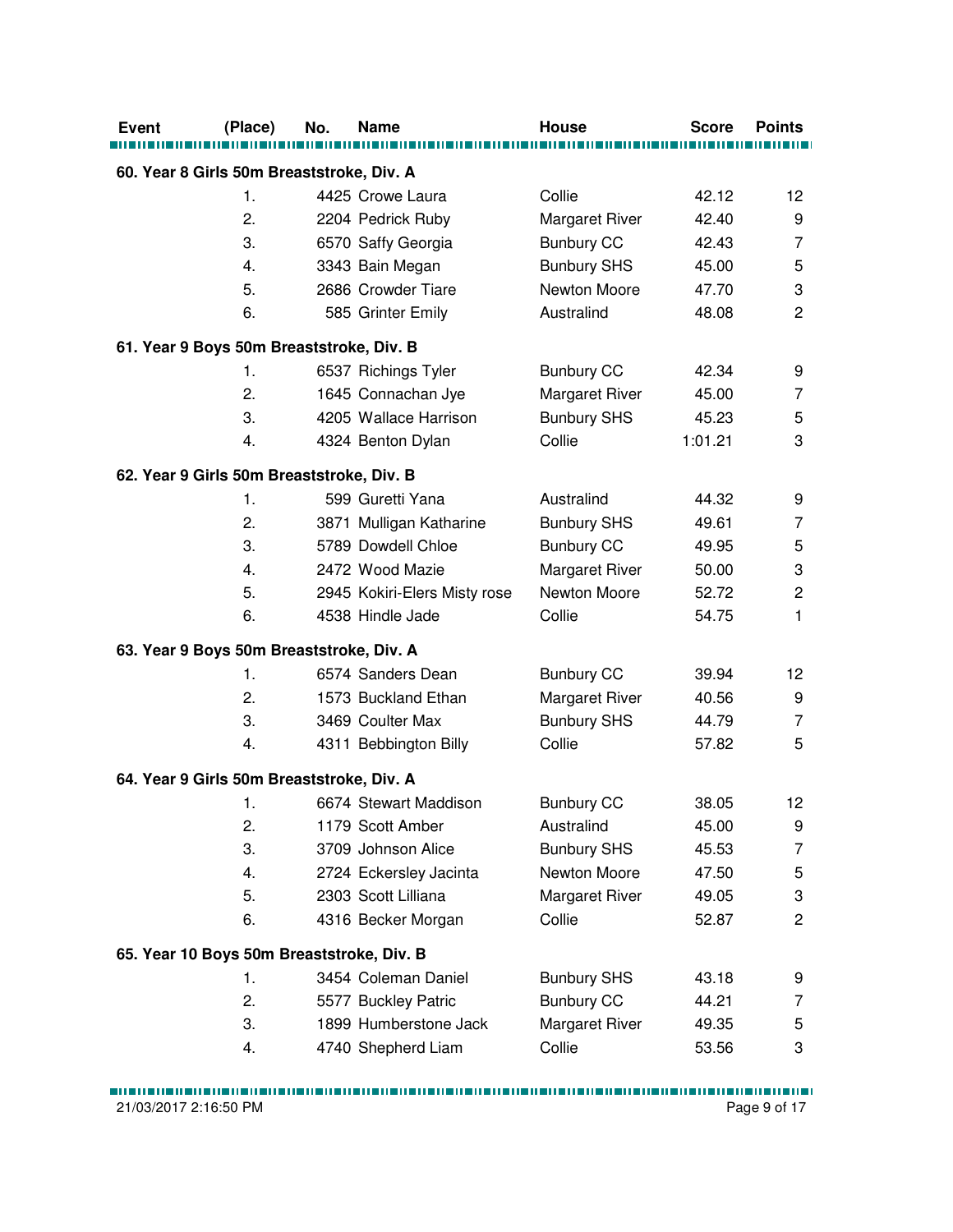| <b>Event</b><br>(Place)                    | No. | <b>Name</b>              | <b>House</b>       | <b>Score</b> | <b>Points</b>  |
|--------------------------------------------|-----|--------------------------|--------------------|--------------|----------------|
| 66. Year 10 Girls 50m Breaststroke, Div. B |     |                          |                    |              |                |
| 1.                                         |     | 1964 Ladd-McGovern Lilly | Margaret River     | 45.56        | 9              |
| 2.                                         |     | 5968 Griffiths Eliza     | <b>Bunbury CC</b>  | 46.75        | 7              |
| 3.                                         |     | 3376 Birmingham Charlee  | <b>Bunbury SHS</b> | 50.04        | 5              |
| 4.                                         |     | 4804 Varis Emma          | Collie             | 1:00.31      | 3              |
| 67. Year 10 Boys 50m Breaststroke, Div. A  |     |                          |                    |              |                |
| 1.                                         |     | 6206 Lee Kyle            | <b>Bunbury CC</b>  | 37.78        | 12             |
| 2.                                         |     | 3700 Jarman Mitchell     | <b>Bunbury SHS</b> | 42.88        | 9              |
| 3.                                         |     | 2950 La Rosa Blake       | Newton Moore       | 43.89        | 7              |
| 4.                                         |     | 2394 Thomas Taj          | Margaret River     | 46.01        | 5              |
| 5.                                         |     | 4841 Wintour Nathaniel   | Collie             | 47.04        | 3              |
| 68. Year 10 Girls 50m Breaststroke, Div. A |     |                          |                    |              |                |
| 1.                                         |     | 5914 Gianotti Georgia    | <b>Bunbury CC</b>  | 43.00        | 12             |
| 2.                                         |     | 3985 Ramage Amber        | <b>Bunbury SHS</b> | 45.20        | 9              |
| 3.                                         |     | 342 Cleggett Kaylee      | Australind         | 46.81        | 7              |
| 4.                                         |     | 2106 Morgan Zali         | Margaret River     | 50.03        | 5              |
| 5.                                         |     | 4742 Sheppard Grace      | Collie             | 57.07        | 3              |
| 73. Year 7 Boys 100m Freestyle, Div. A     |     |                          |                    |              |                |
| 1.                                         |     | 5844 Facey Bryce         | <b>Bunbury CC</b>  | 1:13.28      | 12             |
| 2.                                         |     | 2456 Williams Alistair   | Margaret River     | 1:16.85      | 9              |
| 3.                                         |     | 4313 Becker Brady        | Collie             | 1:31.36      | 7              |
| 4.                                         |     | 3917 Olman Max           | <b>Bunbury SHS</b> | 1:34.24      | 5              |
| 5.                                         |     | 3248 Vardy Liam          | Newton Moore       | 1:36.45      | 3              |
| 74. Year 7 Girls 100m Freestyle, Div. A    |     |                          |                    |              |                |
| 1.                                         |     | 6433 Parsons Amity       | <b>Bunbury CC</b>  | 1:13.43      | 12             |
| 2.                                         |     | 3626 Hales Georgia       | <b>Bunbury SHS</b> | 1:19.44      | 9              |
| 3.                                         |     | 2464 Willmott Imogen     | Margaret River     | 1:20.94      | 7              |
| 4.                                         |     | 617 Harris Milli         | Australind         | 1:38.57      | 5              |
| 5.                                         |     | 2809 Gilmore Toree       | Newton Moore       | 1:42.13      | 3              |
| 6.                                         |     | 4355 Buckle Liza         | Collie             | 1:54.86      | $\overline{2}$ |
| 75. Year 8 Boys 100m Freestyle, Div. A     |     |                          |                    |              |                |
| 1.                                         |     | 6536 Richings Kaiden     | <b>Bunbury CC</b>  | 1:08.14      | 12             |
| 2.                                         |     | 4323 Bentley Daniel      | Collie             | 1:20.26      | 9              |
| 3.                                         |     | 1769 Fox Thomas          | Margaret River     | 1:29.48      | 7              |
| 4.                                         |     | 3468 Coulson Luka        | <b>Bunbury SHS</b> | 1:43.89      | 5              |
| 5.                                         |     | 3091 Pringle Kayne       | Newton Moore       | 1:47.29      | 3              |
| 6.                                         |     | 241 Brenssell Kyle       | Australind         | 2:06.65      | 2              |
| 21/03/2017 2:16:50 PM                      |     |                          |                    |              | Page 10 of 17  |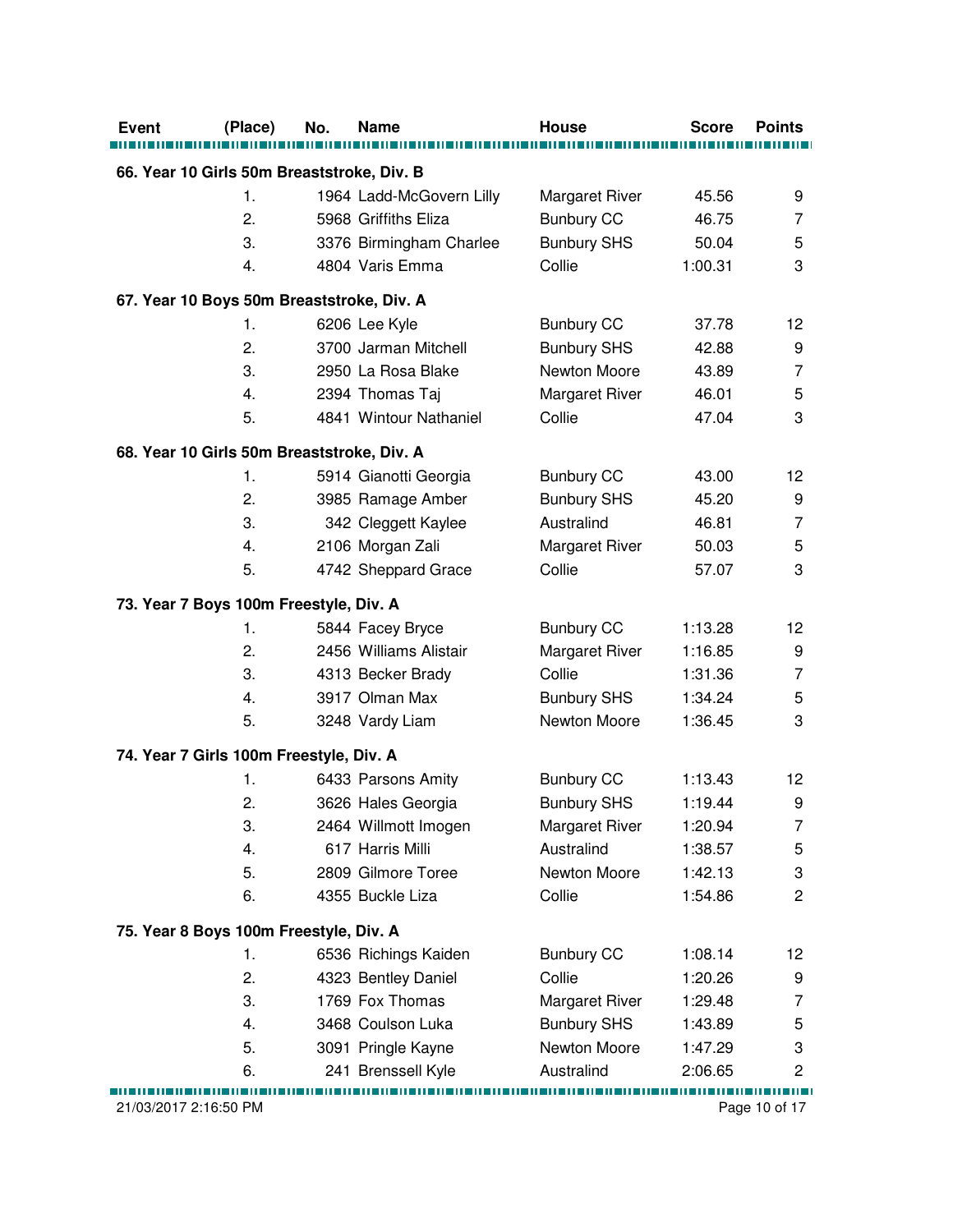| <b>Event</b>                             | (Place) | No. | <b>Name</b>                                        | <b>House</b>                | <b>Score</b> | <b>Points</b>       |
|------------------------------------------|---------|-----|----------------------------------------------------|-----------------------------|--------------|---------------------|
| 76. Year 8 Girls 100m Freestyle, Div. A  |         |     |                                                    |                             |              |                     |
|                                          | 1.      |     | 1933 Jones Lucinda                                 |                             | 1:06.28      | 12                  |
|                                          | 2.      |     | 3519 Edwards Lexie                                 | <b>Margaret River</b>       | 1:10.54      |                     |
|                                          | 3.      |     |                                                    | <b>Bunbury SHS</b>          |              | 9<br>$\overline{7}$ |
|                                          | 4.      |     | 6570 Saffy Georgia                                 | <b>Bunbury CC</b><br>Collie | 1:12.33      |                     |
|                                          | 5.      |     | 4425 Crowe Laura                                   | Australind                  | 1:12.52      | 5<br>3              |
|                                          |         |     | 978 O'Byrne Stephanie<br>2686 Crowder Tiare        |                             | 1:21.17      |                     |
|                                          | 6.      |     |                                                    | Newton Moore                | 1:24.50      | 2                   |
| 77. Year 9 Boys 100m Freestyle, Div. A   |         |     |                                                    |                             |              |                     |
|                                          | 1.      |     | 3469 Coulter Max                                   | <b>Bunbury SHS</b>          | 1:04.93      | 12                  |
|                                          | 2.      |     | 6574 Sanders Dean                                  | <b>Bunbury CC</b>           | 1:09.08      | 9                   |
|                                          | 3.      |     | 1573 Buckland Ethan                                | Margaret River              | 1:15.69      | $\overline{7}$      |
|                                          | 4.      |     | 4823 Whiteaker Hayden                              | Collie                      | 1:28.94      | 5                   |
| 78. Year 9 Girls 100m Freestyle, Div. A  |         |     |                                                    |                             |              |                     |
|                                          | 1.      |     | 6674 Stewart Maddison                              | <b>Bunbury CC</b>           | 1:07.66      | 12                  |
|                                          | 2.      |     | 3709 Johnson Alice                                 | <b>Bunbury SHS</b>          | 1:07.72      | 9                   |
|                                          | 3.      |     | 2724 Eckersley Jacinta                             | Newton Moore                | 1:13.20      | $\overline{7}$      |
|                                          | 4.      |     | 1179 Scott Amber                                   | Australind                  | 1:15.99      | 5                   |
|                                          | 5.      |     | 4316 Becker Morgan                                 | Collie                      | 1:43.73      | 3                   |
| 79. Year 10 Boys 100m Freestyle, Div. A  |         |     |                                                    |                             |              |                     |
|                                          | 1.      |     | 6206 Lee Kyle                                      | <b>Bunbury CC</b>           | 1:02.38      | 12                  |
|                                          | 2.      |     | 3454 Coleman Daniel                                | <b>Bunbury SHS</b>          | 1:05.42      | 9                   |
|                                          | 3.      |     | 4740 Shepherd Liam                                 | Collie                      | 1:18.00      | $\overline{7}$      |
|                                          | 4.      |     | 2950 La Rosa Blake                                 | Newton Moore                | 1:24.43      | 5                   |
| 80. Year 10 Girls 100m Freestyle, Div. A |         |     |                                                    |                             |              |                     |
|                                          | 1.      |     | 5914 Gianotti Georgia                              | <b>Bunbury CC</b>           | 1:09.57      | 12                  |
|                                          | 2.      |     | 342 Cleggett Kaylee                                | Australind                  | 1:13.89      | 9                   |
|                                          | 3.      |     | 3985 Ramage Amber                                  | <b>Bunbury SHS</b>          | 1:18.73      | 7                   |
|                                          | 4.      |     | 1964 Ladd-McGovern Lilly                           | Margaret River              | 1:18.76      | 5                   |
|                                          | 5.      |     | 4438 Del Fante Matilda                             | Collie                      | 1:46.18      | 3                   |
|                                          |         |     | 83. Yr 10 & Under Girls 4x50m Medley Relay, Div. A |                             |              |                     |
|                                          | 1.      |     | 6 Bunbury CC - Team                                | <b>Bunbury CC</b>           | 2:25.28      | 24                  |
|                                          | 2.      |     | 2 Margaret River - Team                            | <b>Margaret River</b>       | 2:29.56      | 18                  |
|                                          | 3.      |     | 4 Bunbury SHS - Team                               | <b>Bunbury SHS</b>          | 2:37.78      | 14                  |
|                                          | 4.      |     | 1 Australind - Team                                | Australind                  | 2:42.16      | 10                  |
|                                          | 5.      |     | 5 Collie - Team                                    | Collie                      | 2:59.23      | 6                   |
|                                          | 6.      |     | 3 Newton Moore - Team                              | Newton Moore                | 3:01.12      | 4                   |
|                                          |         |     |                                                    |                             |              |                     |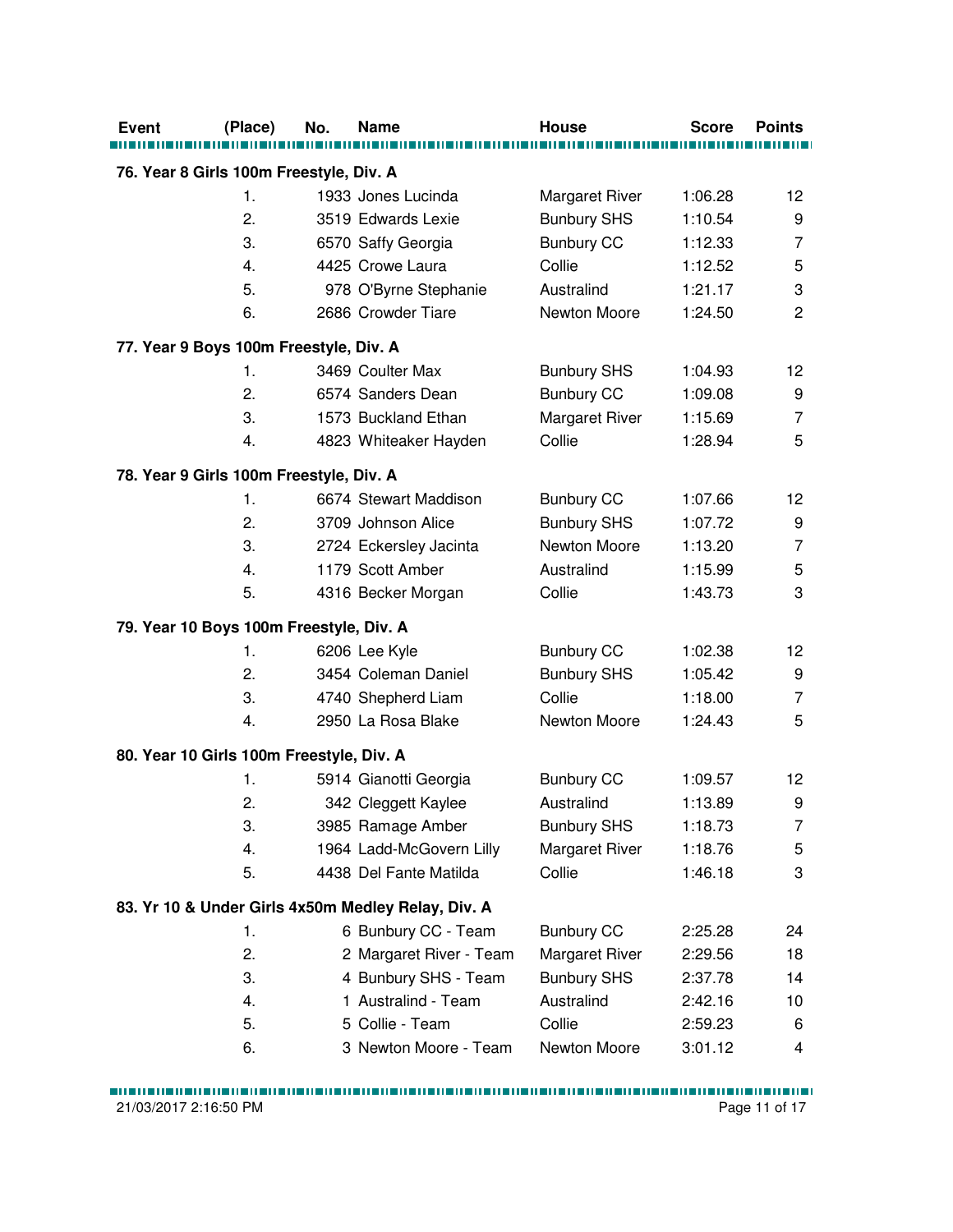| Event                                   | (Place) | No. | Name                                              | <b>House</b>       | <b>Score</b> | <b>Points</b>           |
|-----------------------------------------|---------|-----|---------------------------------------------------|--------------------|--------------|-------------------------|
|                                         |         |     | 84. Yr 10 & Under Boys 4x50m Medley Relay, Div. A |                    |              |                         |
|                                         | 1.      |     | 6 Bunbury CC - Team                               | <b>Bunbury CC</b>  | 2:13.88      | 24                      |
|                                         | 2.      |     | 4 Bunbury SHS - Team                              | <b>Bunbury SHS</b> | 2:20.55      | 18                      |
|                                         | 3.      |     | 2 Margaret River - Team                           | Margaret River     | 2:45.17      | 14                      |
|                                         | 4.      |     | 5 Collie - Team                                   | Collie             | 2:54.33      | 10                      |
|                                         | 5.      |     | 3 Newton Moore - Team                             | Newton Moore       | 3:48.98      | 6                       |
| 87. Year 7 Boys 50m Backstroke, Div. B  |         |     |                                                   |                    |              |                         |
|                                         | 1.      |     | 6641 Smith Jye                                    | <b>Bunbury CC</b>  | 45.08        | 9                       |
|                                         | 2.      |     | 2456 Williams Alistair                            | Margaret River     | 46.34        | 7                       |
|                                         | 3.      |     | 3689 Hussey Kyle                                  | <b>Bunbury SHS</b> | 50.92        | 5                       |
|                                         | 4.      |     | 4313 Becker Brady                                 | Collie             | 53.74        | 3                       |
|                                         | 5.      |     | 2873 Hilzinger-Moseley Izaya                      | Newton Moore       | 56.63        | $\overline{c}$          |
|                                         | 6.      |     | 1364 Vegvary Jayden                               | Australind         | 1:02.50      | $\mathbf{1}$            |
| 88. Year 7 Girls 50m Backstroke, Div. B |         |     |                                                   |                    |              |                         |
|                                         | 1.      |     | 6818 White Eliana                                 | <b>Bunbury CC</b>  | 43.56        | 9                       |
|                                         | 2.      |     | 3549 Ferguson Kaitlin                             | <b>Bunbury SHS</b> | 44.46        | 7                       |
|                                         | 3.      |     | 2464 Willmott Imogen                              | Margaret River     | 45.26        | 5                       |
|                                         | 4.      |     | 966 Nichols Leilani                               | Australind         | 48.80        | 3                       |
|                                         | 5.      |     | 4479 Fraser Ruby                                  | Collie             | 1:01.47      | $\overline{\mathbf{c}}$ |
|                                         | 6.      |     | 3066 Pense Libby                                  | Newton Moore       | 1:08.37      | 1                       |
| 89. Year 7 Boys 50m Backstroke, Div. A  |         |     |                                                   |                    |              |                         |
|                                         | 1.      |     | 5844 Facey Bryce                                  | <b>Bunbury CC</b>  | 39.23        | 12                      |
|                                         | 2.      |     | 1552 Bonelli Timon                                | Margaret River     | 42.75        | 9                       |
|                                         | 3.      |     | 3248 Vardy Liam                                   | Newton Moore       | 47.88        | $\overline{7}$          |
|                                         | 4.      |     | 4319 Bell Charlie                                 | Collie             | 49.84        | 5                       |
|                                         | 5.      |     | 3917 Olman Max                                    | <b>Bunbury SHS</b> | 51.73        | 3                       |
|                                         | 6.      |     | 905 Miller Jack                                   | Australind         | 1:01.24      | $\overline{2}$          |
| 90. Year 7 Girls 50m Backstroke, Div. A |         |     |                                                   |                    |              |                         |
|                                         | 1.      |     | 6433 Parsons Amity                                | <b>Bunbury CC</b>  | 38.68        | 12                      |
|                                         | 2.      |     | 3626 Hales Georgia                                | <b>Bunbury SHS</b> | 42.15        | 9                       |
|                                         | 3.      |     | 2355 Somerset Riley                               | Margaret River     | 42.27        | 7                       |
|                                         | 4.      |     | 3165 Scott Larna                                  | Newton Moore       | 47.27        | $\mathbf 5$             |
|                                         | 5.      |     | 979 O'Connor Eve                                  | Australind         | 48.59        | 3                       |
|                                         | 6.      |     | 4355 Buckle Liza                                  | Collie             | 58.34        | $\overline{\mathbf{c}}$ |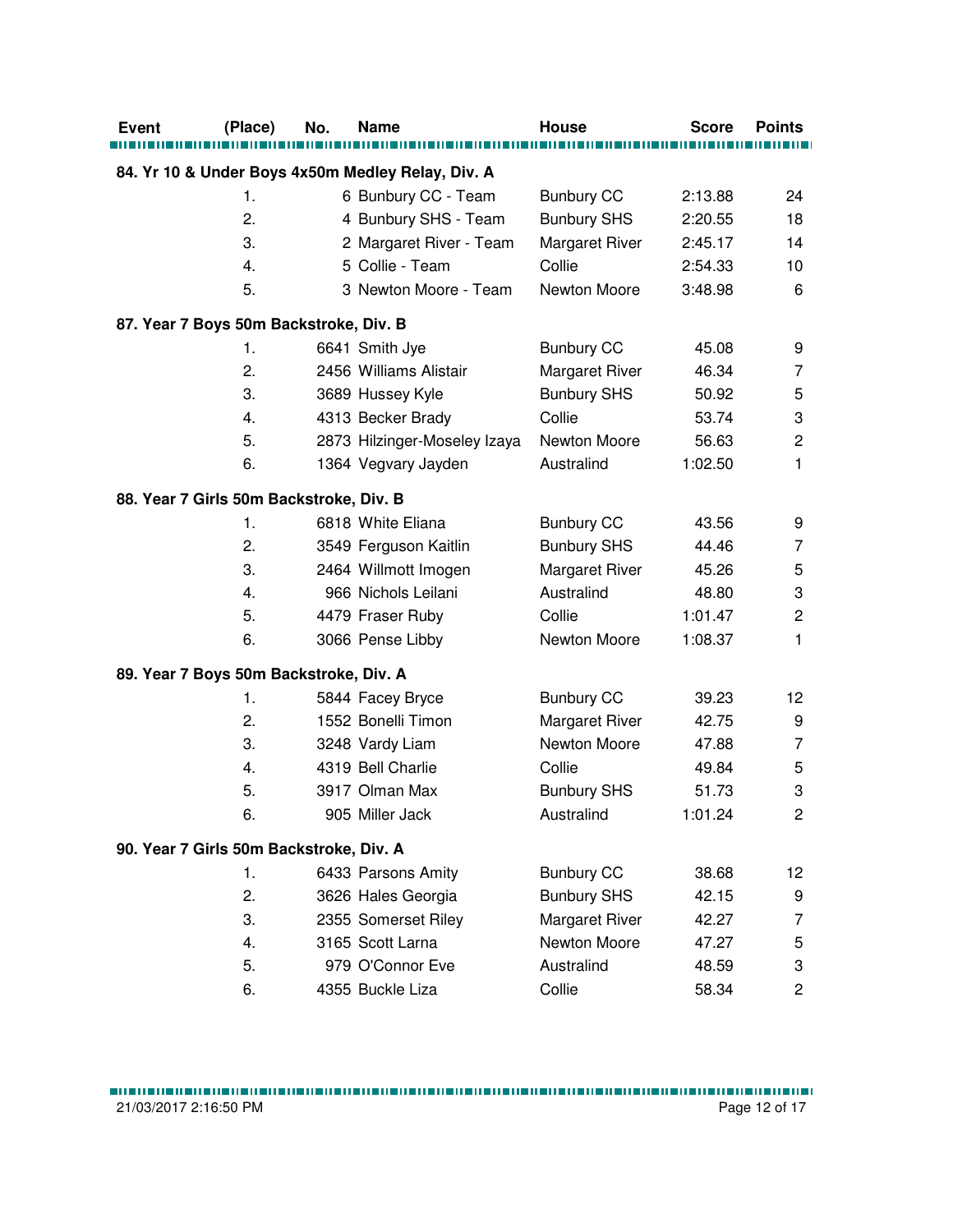| <b>Event</b>                            | (Place) | No. | Name                  | House                 | Score   | <b>Points</b>  |
|-----------------------------------------|---------|-----|-----------------------|-----------------------|---------|----------------|
|                                         |         |     |                       |                       |         |                |
| 91. Year 8 Boys 50m Backstroke, Div. B  |         |     |                       |                       |         |                |
|                                         | 1.      |     | 6013 Helm Hendrik     | <b>Bunbury CC</b>     | 46.03   | 9              |
|                                         | 2.      |     | 4661 Papalia Lachlan  | Collie                | 47.23   | 7              |
|                                         | 3.      |     | 1769 Fox Thomas       | Margaret River        | 47.43   | 5              |
|                                         | 4.      |     | 4191 Van Noort Jacob  | <b>Bunbury SHS</b>    | 51.21   | 3              |
|                                         | 5.      |     | 179 Belfield Kieran   | Australind            | 57.28   | $\overline{c}$ |
|                                         | 6.      |     | 3091 Pringle Kayne    | Newton Moore          | 1:02.59 | 1              |
| 92. Year 8 Girls 50m Backstroke, Div. B |         |     |                       |                       |         |                |
|                                         | 1.      |     | 1498 Atkins Sophie    | <b>Margaret River</b> | 39.61   | 9              |
|                                         | 2.      |     | 6570 Saffy Georgia    | <b>Bunbury CC</b>     | 40.43   | 7              |
|                                         | 3.      |     | 3604 Gray Lily        | <b>Bunbury SHS</b>    | 41.17   | 5              |
|                                         | 4.      |     | 4389 Clark Kayla      | Collie                | 51.39   | 3              |
|                                         | 5.      |     | 718 James Daisy-May   | Australind            | 54.49   | 2              |
|                                         | 6.      |     | 2636 Castellari Mia   | Newton Moore          | 55.10   | 1              |
| 93. Year 8 Boys 50m Backstroke, Div. A  |         |     |                       |                       |         |                |
|                                         | 1.      |     | 6536 Richings Kaiden  | <b>Bunbury CC</b>     | 34.07   | 12             |
|                                         | 2.      |     | 4323 Bentley Daniel   | Collie                | 42.25   | 9              |
|                                         | 3.      |     | 2273 Rogers Alby      | <b>Margaret River</b> | 45.93   | $\overline{7}$ |
|                                         | 4.      |     | 3468 Coulson Luka     | <b>Bunbury SHS</b>    | 47.58   | 5              |
|                                         | 5.      |     | 2935 Kenny Brock      | Newton Moore          | 54.69   | 3              |
|                                         | 6.      |     | 241 Brenssell Kyle    | Australind            | 1:03.91 | $\overline{2}$ |
| 94. Year 8 Girls 50m Backstroke, Div. A |         |     |                       |                       |         |                |
|                                         | 1.      |     | 1933 Jones Lucinda    | <b>Margaret River</b> | 34.90   | 12             |
|                                         | 2.      |     | 3519 Edwards Lexie    | <b>Bunbury SHS</b>    | 38.26   | 9              |
|                                         | 3.      |     | 4425 Crowe Laura      | Collie                | 39.54   | $\overline{7}$ |
|                                         | 4.      |     | 6803 Watson Chloe     | <b>Bunbury CC</b>     | 39.97   | 5              |
|                                         | 5.      |     | 2686 Crowder Tiare    | Newton Moore          | 41.95   | 3 <sup>1</sup> |
|                                         | 6.      |     | 978 O'Byrne Stephanie | Australind            | 44.32   | $\overline{c}$ |
| 95. Year 9 Boys 50m Backstroke, Div. B  |         |     |                       |                       |         |                |
|                                         | 1.      |     | 5824 Eichner Noah     | <b>Bunbury CC</b>     | 37.82   | 9              |
|                                         | 2.      |     | 4205 Wallace Harrison | <b>Bunbury SHS</b>    | 40.92   | 7              |
|                                         | 3.      |     | 1750 Fisher Jake      | Margaret River        | 45.55   | 5              |
|                                         | 4.      |     | 4324 Benton Dylan     | Collie                | 51.40   | 3              |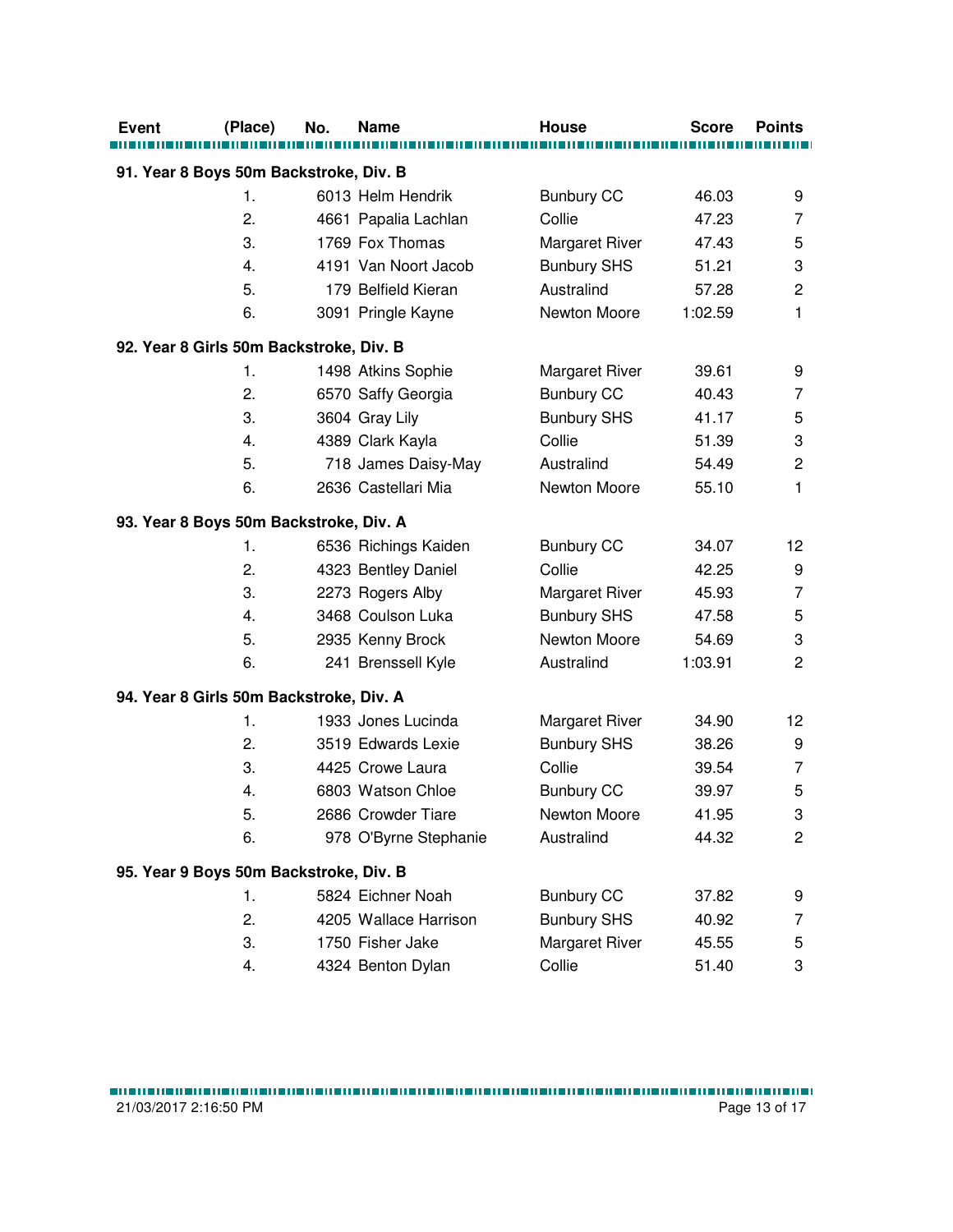| <b>Event</b>                            | (Place)                                   | No. | Name                       | <b>House</b>       | <b>Score</b> | <b>Points</b>  |  |
|-----------------------------------------|-------------------------------------------|-----|----------------------------|--------------------|--------------|----------------|--|
| 96. Year 9 Girls 50m Backstroke, Div. B |                                           |     |                            |                    |              |                |  |
|                                         | 1.                                        |     | 599 Guretti Yana           | Australind         | 40.35        | 9              |  |
|                                         | 2.                                        |     | 5789 Dowdell Chloe         | <b>Bunbury CC</b>  | 43.17        | 7              |  |
|                                         | 3.                                        |     | 2454 Willcox Phoebe        | Margaret River     | 43.24        | 5              |  |
|                                         | 4.                                        |     | 3871 Mulligan Katharine    | <b>Bunbury SHS</b> | 43.79        | 3              |  |
|                                         | 5.                                        |     | 4538 Hindle Jade           | Collie             | 52.31        | $\overline{2}$ |  |
|                                         | 97. Year 9 Boys 50m Backstroke, Div. A    |     |                            |                    |              |                |  |
|                                         | 1.                                        |     | 3469 Coulter Max           | <b>Bunbury SHS</b> | 34.36        | 12             |  |
|                                         | 2.                                        |     | 6574 Sanders Dean          | <b>Bunbury CC</b>  | 37.73        | 9              |  |
|                                         | 3.                                        |     | 1573 Buckland Ethan        | Margaret River     | 43.54        | $\overline{7}$ |  |
|                                         | 4.                                        |     | 4823 Whiteaker Hayden      | Collie             | 48.76        | 5              |  |
|                                         | 98. Year 9 Girls 50m Backstroke, Div. A   |     |                            |                    |              |                |  |
|                                         | 1.                                        |     | 6674 Stewart Maddison      | <b>Bunbury CC</b>  | 36.48        | 12             |  |
|                                         | 2.                                        |     | 3709 Johnson Alice         | <b>Bunbury SHS</b> | 36.89        | 9              |  |
|                                         | 3.                                        |     | 2472 Wood Mazie            | Margaret River     | 40.19        | 7              |  |
|                                         | 4.                                        |     | 2724 Eckersley Jacinta     | Newton Moore       | 40.73        | 5              |  |
|                                         | 5.                                        |     | 1179 Scott Amber           | Australind         | 40.81        | 3              |  |
|                                         | 6.                                        |     | 4316 Becker Morgan         | Collie             | 53.54        | $\overline{2}$ |  |
|                                         | 99. Year 10 Boys 50m Backstroke, Div. B   |     |                            |                    |              |                |  |
|                                         | 1.                                        |     | 3700 Jarman Mitchell       | <b>Bunbury SHS</b> | 42.95        | 9              |  |
|                                         | 2.                                        |     | 2394 Thomas Taj            | Margaret River     | 49.19        | 7              |  |
|                                         | 3.                                        |     | 4607 Massara Wil           | Collie             | 55.35        | 5              |  |
|                                         | 100. Year 10 Girls 50m Backstroke, Div. B |     |                            |                    |              |                |  |
|                                         | 1.                                        |     | 5406 Bunbury CC Competitor | <b>Bunbury CC</b>  | 42.88        | 9              |  |
|                                         | 2.                                        |     | 5398 Collie Competitor     | Collie             | 55.48        | $\overline{7}$ |  |
|                                         | 101. Year 10 Boys 50m Backstroke, Div. A  |     |                            |                    |              |                |  |
|                                         | 1.                                        |     | 6206 Lee Kyle              | <b>Bunbury CC</b>  | 34.49        | 12             |  |
|                                         | 2.                                        |     | 3454 Coleman Daniel        | <b>Bunbury SHS</b> | 35.71        | 9              |  |
|                                         | 3.                                        |     | 2950 La Rosa Blake         | Newton Moore       | 41.84        | 7              |  |
|                                         | 4.                                        |     | 1899 Humberstone Jack      | Margaret River     | 42.19        | 5              |  |
|                                         | 5.                                        |     | 4740 Shepherd Liam         | Collie             | 45.11        | 3              |  |
|                                         | 102. Year 10 Girls 50m Backstroke, Div. A |     |                            |                    |              |                |  |
|                                         | 1.                                        |     | 5914 Gianotti Georgia      | <b>Bunbury CC</b>  | 36.28        | 12             |  |
|                                         | 2.                                        |     | 342 Cleggett Kaylee        | Australind         | 38.59        | 9              |  |
|                                         | 3.                                        |     | 3985 Ramage Amber          | <b>Bunbury SHS</b> | 39.37        | 7              |  |
|                                         | 4.                                        |     | 4438 Del Fante Matilda     | Collie             | 57.19        | 5              |  |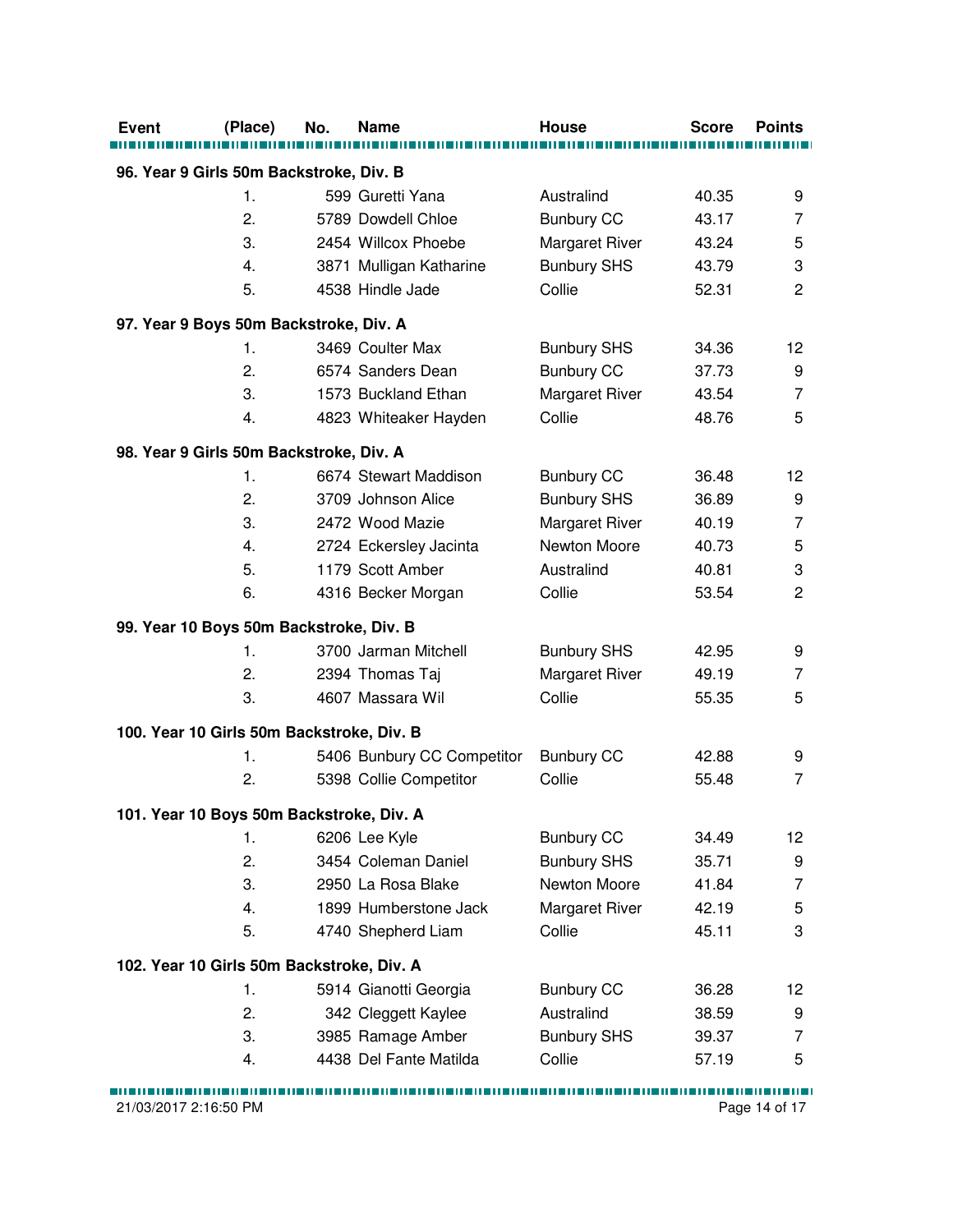| <b>Event</b>                                | (Place) | No. | <b>Name</b>                  | <b>House</b>       | <b>Score</b> | <b>Points</b>  |
|---------------------------------------------|---------|-----|------------------------------|--------------------|--------------|----------------|
| 107. Year 7 Girls 100m Breaststroke, Div. A |         |     |                              |                    |              |                |
|                                             | 1.      |     | 6433 Parsons Amity           | <b>Bunbury CC</b>  | 1:34.76      | 12             |
|                                             | 2.      |     | 1491 Andrews Ruby            | Margaret River     | 1:45.99      | 9              |
|                                             | 3.      |     | 3626 Hales Georgia           | <b>Bunbury SHS</b> | 1:48.52      | 7              |
|                                             | 4.      |     | 4479 Fraser Ruby             | Collie             | 2:08.53      | 5              |
|                                             | 5.      |     | 1056 Powell Mia              | Australind         | 2:12.47      | 3              |
|                                             | 6.      |     | 2492 Abbs Haylee             | Newton Moore       | 2:20.68      | $\overline{2}$ |
| 108. Year 7 Boys 100m Breaststroke, Div. A  |         |     |                              |                    |              |                |
|                                             | 1.      |     | 6450 Pedley William          | <b>Bunbury CC</b>  | 1:38.94      | 12             |
|                                             | 2.      |     | 2480 Worsley George          | Margaret River     | 1:52.90      | 9              |
|                                             | 3.      |     | 3927 Palmer Andaman          | <b>Bunbury SHS</b> | 1:58.50      | 7              |
|                                             | 4.      |     | 905 Miller Jack              | Australind         | 2:07.21      | 5              |
|                                             | 5.      |     | 4313 Becker Brady            | Collie             | 2:14.74      | 3              |
|                                             | 6.      |     | 3248 Vardy Liam              | Newton Moore       | 2:22.41      | $\overline{c}$ |
| 109. Year 8 Girls 100m Breaststroke, Div. A |         |     |                              |                    |              |                |
|                                             | 1.      |     | 4425 Crowe Laura             | Collie             | 1:32.92      | 12             |
|                                             | 2.      |     | 6570 Saffy Georgia           | <b>Bunbury CC</b>  | 1:33.96      | 9              |
|                                             | 3.      |     | 2204 Pedrick Ruby            | Margaret River     | 1:37.89      | $\overline{7}$ |
|                                             | 4.      |     | 585 Grinter Emily            | Australind         | 1:44.70      | 5              |
|                                             | 5.      |     | 2686 Crowder Tiare           | Newton Moore       | 1:46.64      | 3              |
|                                             | 6.      |     | 3343 Bain Megan              | <b>Bunbury SHS</b> | 1:48.14      | $\overline{2}$ |
| 110. Year 8 Boys 100m Breaststroke, Div. A  |         |     |                              |                    |              |                |
|                                             | 1.      |     | 6536 Richings Kaiden         | <b>Bunbury CC</b>  | 1:29.63      | 12             |
|                                             | 2.      |     | 4323 Bentley Daniel          | Collie             | 1:48.52      | 9              |
|                                             | 3.      |     | 2196 Payet Tomas             | Margaret River     | 1:50.92      | $\overline{7}$ |
|                                             | 4.      |     | 4191 Van Noort Jacob         | <b>Bunbury SHS</b> | 2:08.46      | 5              |
|                                             | 5.      |     | 3091 Pringle Kayne           | Newton Moore       | 2:17.10      | 3              |
|                                             | 6.      |     | 241 Brenssell Kyle           | Australind         | 3:01.93      | $\overline{c}$ |
| 111. Year 9 Girls 100m Breaststroke, Div. A |         |     |                              |                    |              |                |
|                                             | 1.      |     | 6674 Stewart Maddison        | <b>Bunbury CC</b>  | 1:23.55      | 12             |
|                                             | 2.      |     | 1179 Scott Amber             | Australind         | 1:38.39      | 9              |
|                                             | 3.      |     | 3709 Johnson Alice           | <b>Bunbury SHS</b> | 1:40.43      | 7              |
|                                             | 4.      |     | 2303 Scott Lilliana          | Margaret River     | 1:48.10      | 5              |
|                                             | 5.      |     | 4316 Becker Morgan           | Collie             | 1:55.25      | 3              |
|                                             | 6.      |     | 2945 Kokiri-Elers Misty rose | Newton Moore       | 2:12.77      | $\overline{c}$ |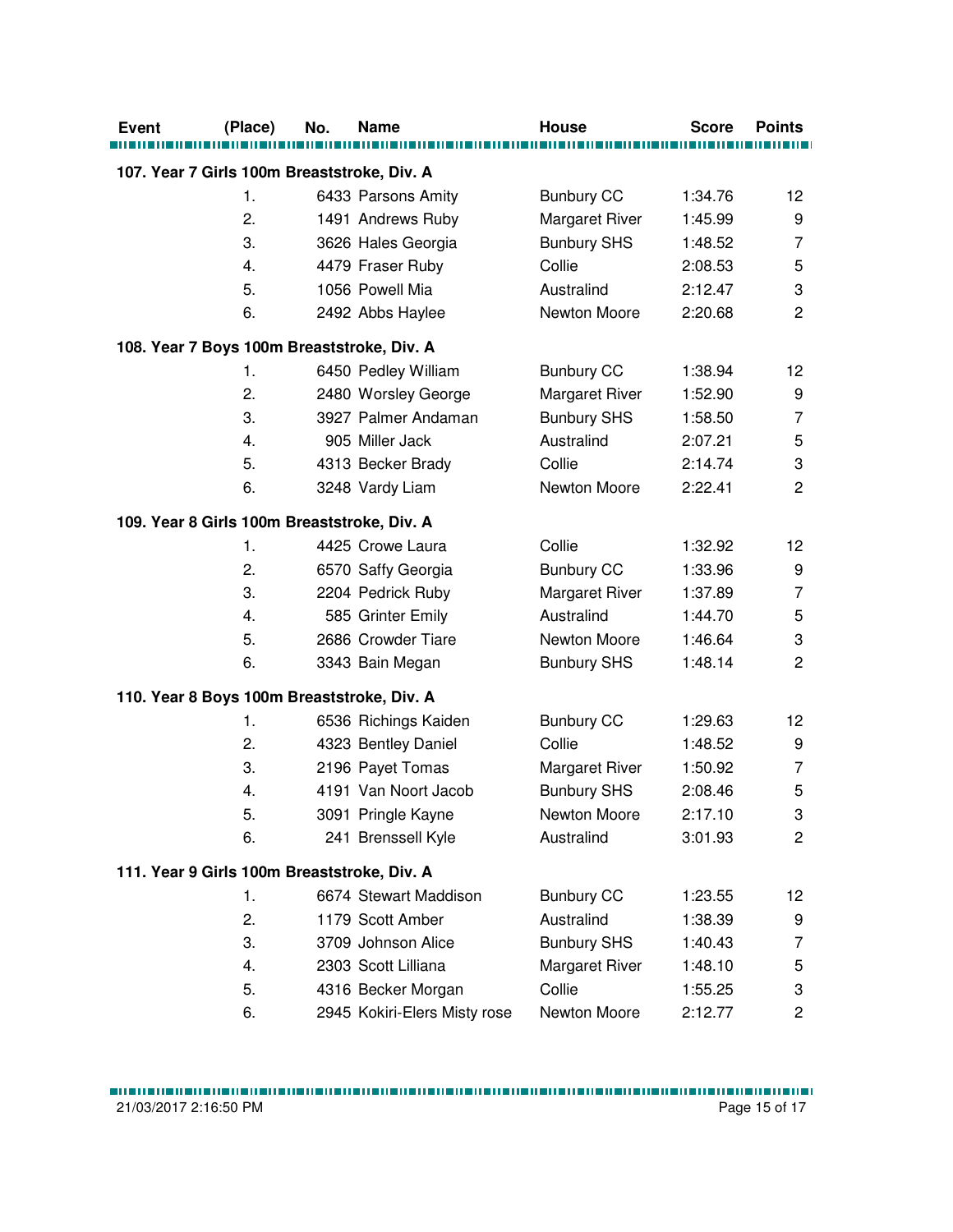| <b>Event</b>                                 | (Place) | No. | <b>Name</b>                                     | <b>House</b>          | <b>Score</b> | <b>Points</b>   |  |
|----------------------------------------------|---------|-----|-------------------------------------------------|-----------------------|--------------|-----------------|--|
|                                              |         |     |                                                 |                       |              |                 |  |
| 112. Year 9 Boys 100m Breaststroke, Div. A   |         |     |                                                 |                       |              |                 |  |
|                                              | 1.      |     | 6574 Sanders Dean                               | <b>Bunbury CC</b>     | 1:30.65      | 12 <sup>°</sup> |  |
|                                              | 2.      |     | 1573 Buckland Ethan                             | Margaret River        | 1:30.96      | 9               |  |
|                                              | 3.      |     | 3469 Coulter Max                                | <b>Bunbury SHS</b>    | 1:40.77      | $\overline{7}$  |  |
|                                              | 4.      |     | 4311 Bebbington Billy                           | Collie                | 2:17.46      | 5               |  |
| 113. Year 10 Girls 100m Breaststroke, Div. A |         |     |                                                 |                       |              |                 |  |
|                                              | 1.      |     | 5914 Gianotti Georgia                           | <b>Bunbury CC</b>     | 1:34.59      | 12              |  |
|                                              | 2.      |     | 1964 Ladd-McGovern Lilly                        | Margaret River        | 1:42.83      | 9               |  |
|                                              | 3.      |     | 342 Cleggett Kaylee                             | Australind            | 1:44.66      | $\overline{7}$  |  |
|                                              | 4.      |     | 3985 Ramage Amber                               | <b>Bunbury SHS</b>    | 1:48.48      | 5               |  |
|                                              | 5.      |     | 4804 Varis Emma                                 | Collie                | 2:16.05      | 3               |  |
| 114. Year 10 Boys 100m Breaststroke, Div. A  |         |     |                                                 |                       |              |                 |  |
|                                              | 1.      |     | 6206 Lee Kyle                                   | <b>Bunbury CC</b>     | 1:25.06      | 12 <sup>°</sup> |  |
|                                              | 2.      |     | 3454 Coleman Daniel                             | <b>Bunbury SHS</b>    | 1:33.40      | 9               |  |
|                                              | 3.      |     | 4841 Wintour Nathaniel                          | Collie                | 1:48.62      | 7               |  |
|                                              | 4.      |     | 2950 La Rosa Blake                              | Newton Moore          | 1:49.37      | 5               |  |
|                                              |         |     | 117. Year 7 Girls 4x50m Freestyle Relay, Div. A |                       |              |                 |  |
|                                              | 1.      |     | 6 Bunbury CC - Team                             | <b>Bunbury CC</b>     | 2:26.10      | 24              |  |
|                                              | 2.      |     | 2 Margaret River - Team                         | Margaret River        | 2:27.12      | 18              |  |
|                                              | 3.      |     | 4 Bunbury SHS - Team                            | <b>Bunbury SHS</b>    | 2:35.90      | 14              |  |
|                                              | 4.      |     | 1 Australind - Team                             | Australind            | 3:06.25      | 10              |  |
|                                              | 5.      |     | 3 Newton Moore - Team                           | Newton Moore          | 3:12.51      | 6               |  |
|                                              |         |     | 118. Year 7 Boys 4x50m Freestyle Relay, Div. A  |                       |              |                 |  |
|                                              | 1.      |     | 6 Bunbury CC - Team                             | <b>Bunbury CC</b>     | 2:25.27      | 24              |  |
|                                              | 2.      |     | 2 Margaret River - Team                         | Margaret River        | 2:30.34      | 18              |  |
|                                              | 3.      |     | 5 Collie - Team                                 | Collie                | 2:48.30      | 14              |  |
|                                              | 4.      |     | 4 Bunbury SHS - Team                            | <b>Bunbury SHS</b>    | 2:59.88      | 10              |  |
|                                              | 5.      |     | 3 Newton Moore - Team                           | Newton Moore          | 3:34.05      | 6               |  |
|                                              |         |     | 119. Year 8 Girls 4x50m Freestyle Relay, Div. A |                       |              |                 |  |
|                                              | 1.      |     | 2 Margaret River - Team                         | <b>Margaret River</b> | 2:15.77      | 24              |  |
|                                              | 2.      |     | 4 Bunbury SHS - Team                            | <b>Bunbury SHS</b>    | 2:20.35      | 18              |  |
|                                              | 3.      |     | 6 Bunbury CC - Team                             | <b>Bunbury CC</b>     | 2:23.52      | 14              |  |
|                                              | 4.      |     | 5 Collie - Team                                 | Collie                | 2:54.39      | 10              |  |
|                                              | 5.      |     | 1 Australind - Team                             | Australind            | 3:00.51      | 6               |  |